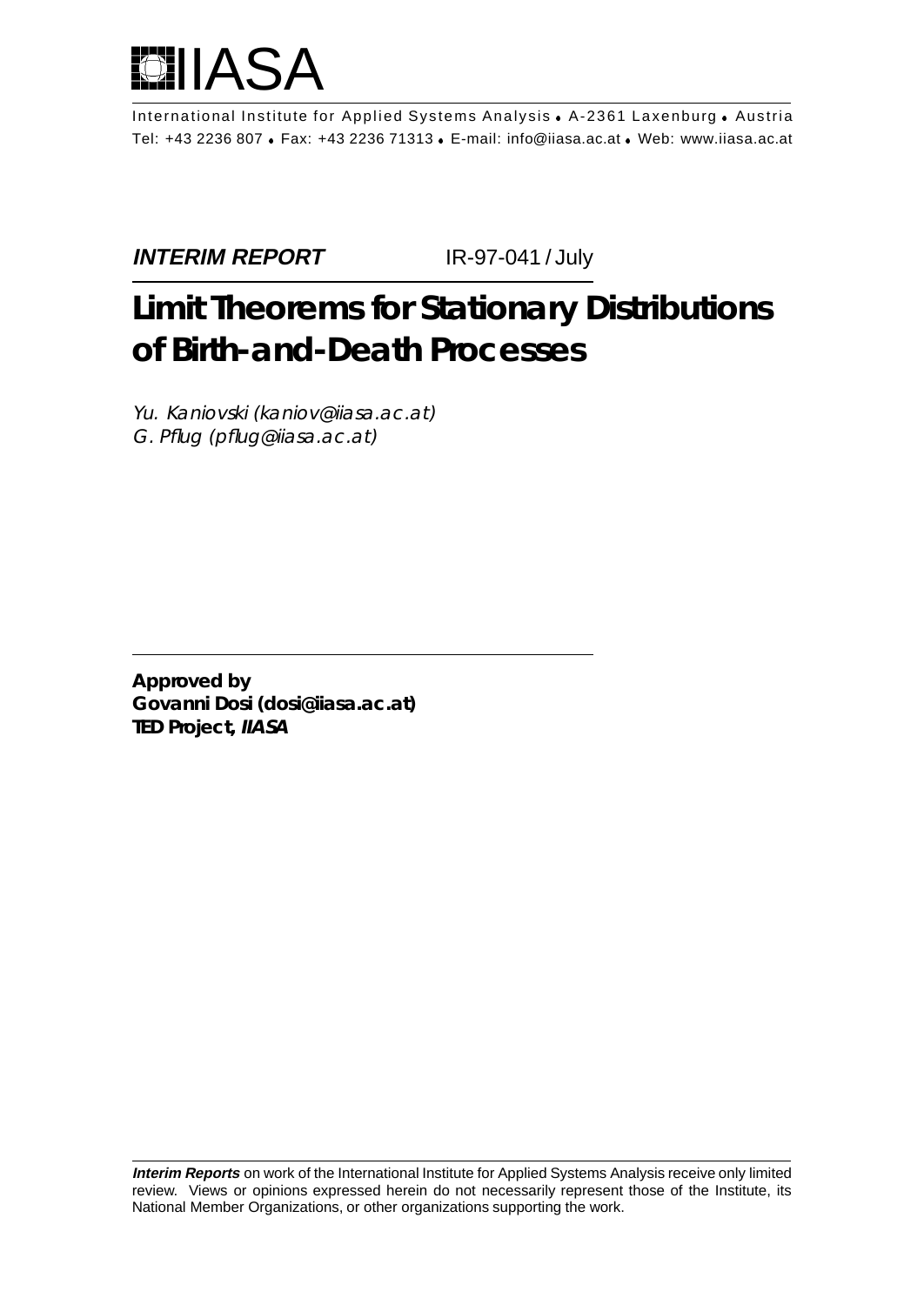#### Abstract

Birth-and-death processes or, equivalently, finite Markov chains with three-diagonal transition matrices proved to be adequate models for processes in physics [12], biology  $[4,5]$ , sociology  $[13]$  and economics  $[1,3,10]$ . The analysis in this case quite often relies on the stationary distribution of the chain. Representing it as a Gibbs distribution, we study its limit behavior as the number of states increases.

We show that the limit nests on the set of global minima of the limit Gibbs potential. If the set consists of a finite number k of singletons  $a_i$  where the second derivatives  $\alpha_i$  of the potential are positive, the limit distribution assigns probability

$$
\frac{1/\sqrt{\alpha_i}}{\sum_{j=1}^k 1/\sqrt{\alpha_j}}
$$

to  $a_i$ . When at some points the second derivative is zero, the limit distribution nests only on them, we describe it explicitly. If the set of minima consists of a finite number of singletons and intervals, the limit distribution concentrates only on intervals. We obtain a formula for it.

Key Words: birth-and-death process, stationary distribution, Gibbs distribution, global minimum.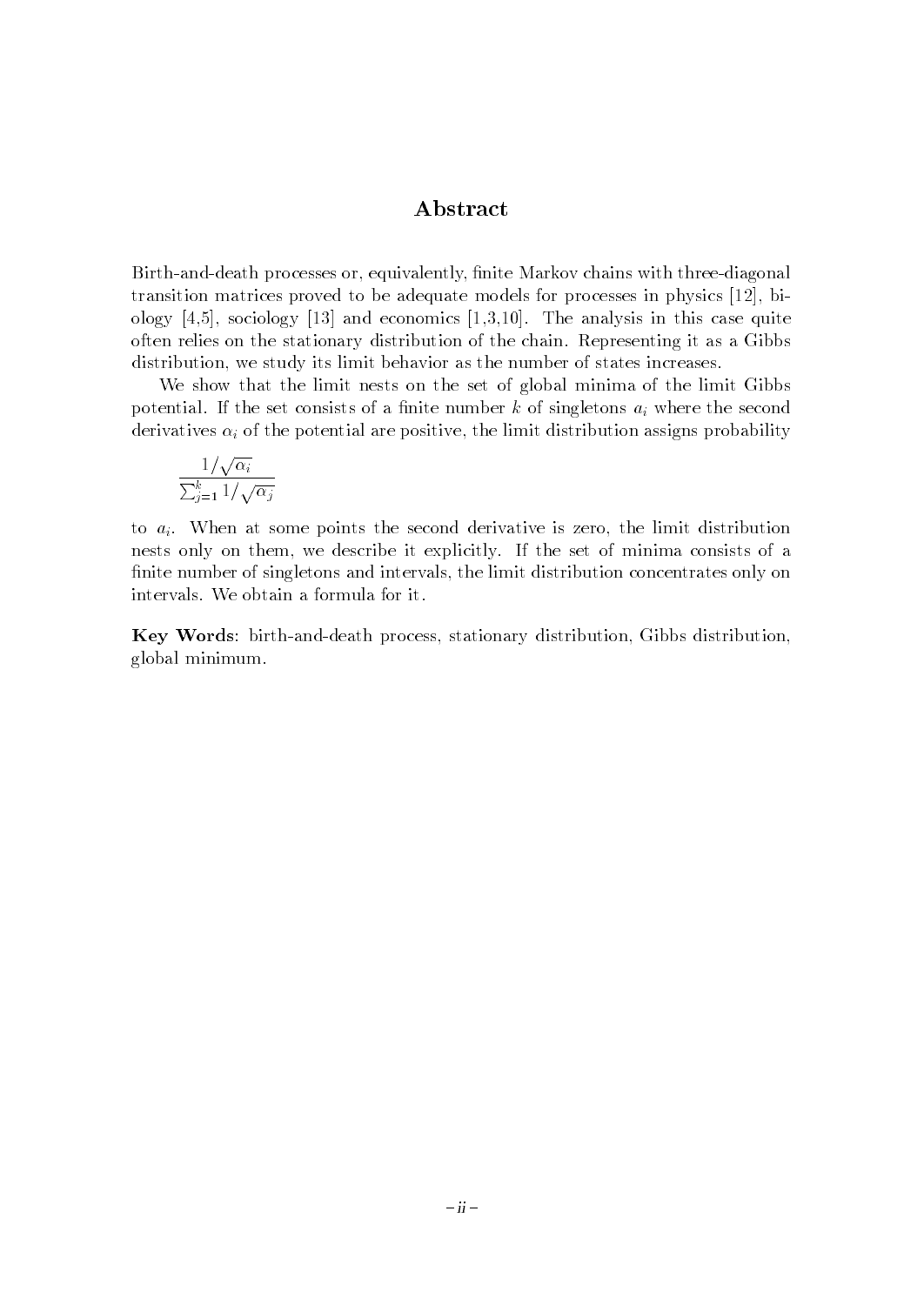### Contents

| 1 Motivation and Formulation of the Problem                |    |  |
|------------------------------------------------------------|----|--|
| 2 Convergence to the Global Minimum of the Limit Potential |    |  |
| 3 Local Limit Theorems                                     |    |  |
| 4 An Example                                               | 16 |  |
| 5 Conclusions                                              | 17 |  |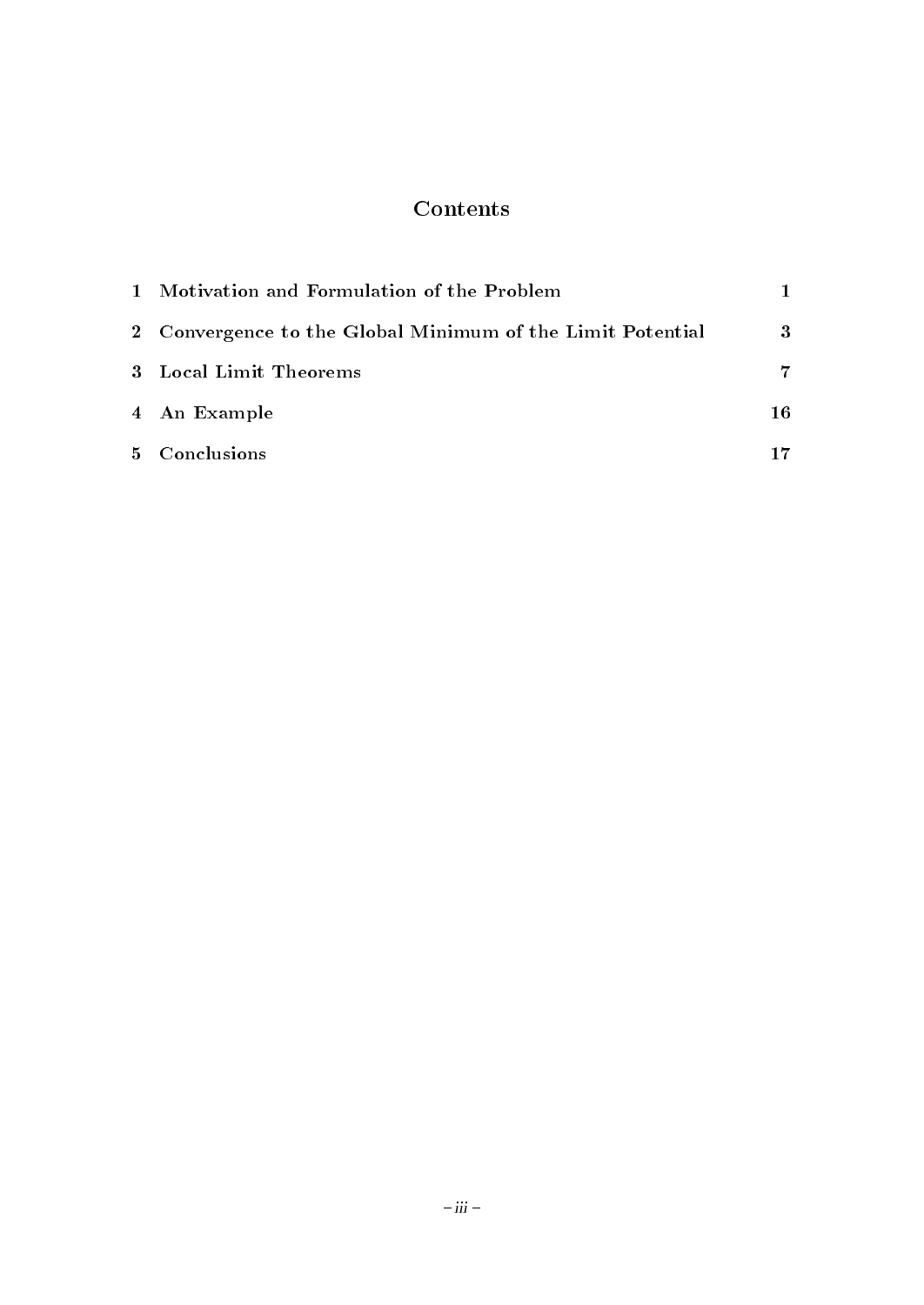## Limit Theorems for Stationary Distributions of Birth-and-Death Processes

Yu. Kaniovski (kaniov@iiasa.ac.at) $G.$  Pfluq (pfluq@iiasa.ac.at)

#### 1 Motivation and Formulation of the Problem

Imagine a population whose evolution is governed by a Markov chain. We shall be dealing with a time-homogeneous Markov chain  $\zeta_N$ ,  $t \geq 0$ , assuming a finite number of values of values of the population. Let  $\mathbf{I}$ 

$$
p_i^{(N)} = P\{\xi_N^{t+1} = i+1 | \xi_N^t = i\}, \quad q_i^{(N)} = P\{\xi_N^{t+1} = i-1 | \xi_N^t = i\},
$$
  

$$
r_i^{(N)} = P\{\xi_N^{t+1} = i | \xi_N^t = i\},
$$

where  $p_i^{\gamma}$  +  $q_i^{\gamma}$  +  $r_i^{\gamma}$  = 1 for every i. Thus, the probability transition matrix is three-diagonal. Such random processes are called birth-and-death processes [8, p. 50. Indeed, the transition from i to  $i+1$  can be interpreted as birth (emergence) of one more ob ject (say, an economic agent) of a certain type. While the transition from chain nests on  $[0, 1)$ . If  $\xi_N^t$  describes the evolution through time of the absolute value,  $\zeta_N = \zeta_N/\nu, \ \nu \geq 1$ for example, the number of agents who have adopted a certain technology, then  $\zeta_N$ ne and a series of the series of the series of the series of the series of the series of the series of the series of the series of the series of the series of the series of the series of the series of the series of the ser captures the dynamic of the relative quantity corresponding to this value, say, the proportion (share) of agents who have adopted this technology. In applications people look at what happens to the population in the long run, that is, as time goes to infinity. Thus we have to turn to the stationary distribution  $D_N$  of the chains. It exists and is uniquely defined by the following relations (see  $[8, p. 51]$ )

$$
D_N = \{d_i^{(N)}, i = 0, 1, ..., N - 1\}, \quad d_i^{(N)} = \lim_{t \to \infty} P\{\xi_N^t = i\} = \lim_{t \to \infty} P\{\zeta_N^t = i/N\}, \quad d_i^{(N)} = d_0^{(N)} \prod_{j=1}^i \frac{p_{j-1}^{(N)}}{q_j^{(N)}}, \quad i = 1, 2, ..., N - 1,
$$

$$
d_0^{(N)} = \left[1 + \sum_{i=1}^{N-1} \prod_{j=1}^i \frac{p_{j-1}^{(N)}}{q_j^{(N)}}\right]^{-1}
$$

if  $p_{i-1}^{\cdots} > 0$  and  $q_i^{\cdots} > 0$  for  $1 \leq i \leq N-1$ . Quite often it is important to know the behavior of the stationary distribution as  $N$  increases. At this point one can set

$$
\Xi_N(x) = \begin{cases} d_i^{(N)} & \text{for } \frac{i}{N} \le x < \frac{i+1}{N}, \ 0 \le i \le N-2, \\ d_{N-1}^{(N)} & \text{for } 1 - 1/N \le x \le 1, \end{cases}
$$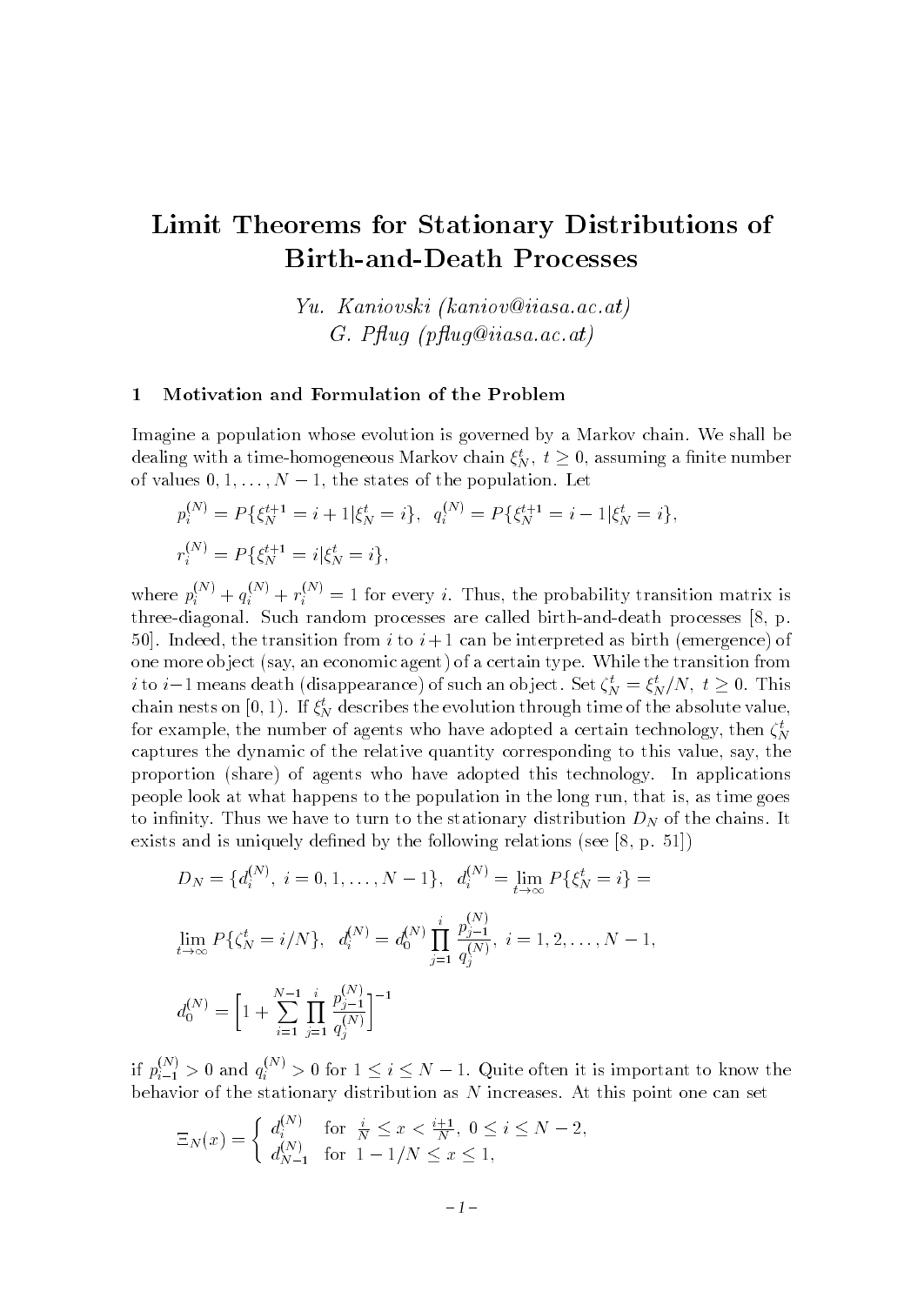conventionally, one represents  $\Xi_N(\cdot)$  as a Gibbs distribution, that is,<br> $\Xi_N(i/n) = d^{(N)} \exp[-N \Phi_N(i/N)]$ . (11). conventionally, one represents  $-n \left( \right)$  as a Gibbs distribution, that is,

$$
\Xi_N(i/n) = d_0^{(N)} \exp[-N\Phi_N(i/N)] \tag{1.1}
$$

with  $\Phi_N(\cdot)$  called the Gibbs potential (see [1], p. 57),

$$
\Phi_N(x) = \begin{cases}\n0 & \text{for } 0 \le x < 1/N, \\
-\frac{1}{N} \sum_{j=1}^i \ln \frac{p_{j-1}^{(N)}}{q_j^{(N)}} & \text{for } \frac{i}{N} \le x < \frac{i+1}{N}, 1 \le i \le N-2, \\
-\frac{1}{N} \sum_{j=1}^{N-1} \ln \frac{p_{j-1}^{(N)}}{q_j^{(N)}} & \text{for } 1 - 1/N \le x \le 1.\n\end{cases}
$$

Throughout the paper we assume that for every  $N$  there is a unique stationary distribution  $D_N$  of the chain  $\zeta_N,~t\geq$ Conceptually we are interested in the limit behavior (in the sense of distributions) when first time goes to infinity and then the size of the system  $N$  also increases without bound.

Consider an intuition which is (with different degrees of rigour) behind the analysis in many of applied papers on this issue. Set  $\Delta \zeta_N^* = \zeta_N^{**-} - \zeta_N^*$ . Then

$$
E(\Delta \zeta_N^t | \zeta_N^t = i/N) = \frac{1}{N} (p_i^{(N)} - q_i^{(N)}),
$$
  

$$
E[(\Delta \zeta_N^t)^2 | \zeta_N^t = i/N] = \frac{1}{N^2} (p_i^{(N)} + q_i^{(N)}).
$$

Let  $p_i^{(m)} = f_N(i/N)$  and  $q_i^{(m)} = g_N(i/N)$ . For  $u \geq 0$  define a step-function

$$
x_N^M(u) = \zeta_N^{M+i} \quad \text{if} \quad \frac{i}{N} \le u < \frac{i+1}{N},
$$

where M is a positive integer, so  $x_N^-(0) = \zeta_N^+$ . Let there exist Lipschitz functions  $f(\cdot)$  and  $g(\cdot)$  such that

$$
\lim_{N \to \infty} \sup_{x \in [0,1]} [ |f_N(x) - f(x)| + |g_N(x) - g(x)| ] = 0.
$$
\n(1.2)

If  $\zeta_N^M$  weakly converges as  $N \to \infty$ ,  $M \to \infty$  (that is, first M goes to infinity, then N goes to infinity) to a random variable  $\zeta^*$ , we can show that for every finite  $T > 0$ <br>the random processes  $x_N^M(\cdot)$  weakly converge on  $C[0,T]$  as  $N \to \infty$ ,  $M \to \infty$  to the IV goes to infinity) to a random variable  $\zeta$  , we can show that for every finite  $I > 0$  $\overline{[0, 1]}$ . (The argument is similar to the one given in §3 of limit satisfies the relations curve  $\left($   $\right)$  belonging to  $\left($   $\right)$ . (The argument is similar to the one given in  $\left($ s of Chapter II of  $[5]$ .) The limit satisfies the relations

$$
\frac{dx_{\zeta^*}}{dt} = f(x_{\zeta^*}) - g(x_{\zeta^*}), \quad x_{\zeta^*}(0) = \zeta^*.
$$
\n(1.3)

By  $C[0,T]$  we designate the space of continuous on  $[0,T]$  functions endowed with the topology of uniform convergence.

Inus, if  $\zeta$  is a weak limit point for  $\zeta_N$  d of  $x_N^M(\cdot)$  as  $N \to \infty$ ,  $M \to \infty$  satisfies (1.3) provided that (1.2) holds true.

1.3) provided that (1.2) holds true.<br>we have that  $g(0) = 0$  and  $f(1) = 0$ . By Since the chain  $\zeta_N^t$  belongs to [0, 1), we have that  $g(0) = 0$  and  $f(1) =$ <br>inuity this implies:  $f(\cdot) - g(\cdot) \ge 0$  in a neighborhood of 0 and  $f(\cdot) - g(\cdot)$ Since the chain  $\zeta_N$  belongs to [0, 1], we have that  $g(0) = 0$  and  $f(1) = 0$ . By continuity this implies:  $f(\cdot) - g(\cdot) \ge 0$  in a neighborhood of 0 and  $f(\cdot) - g(\cdot) \le 0$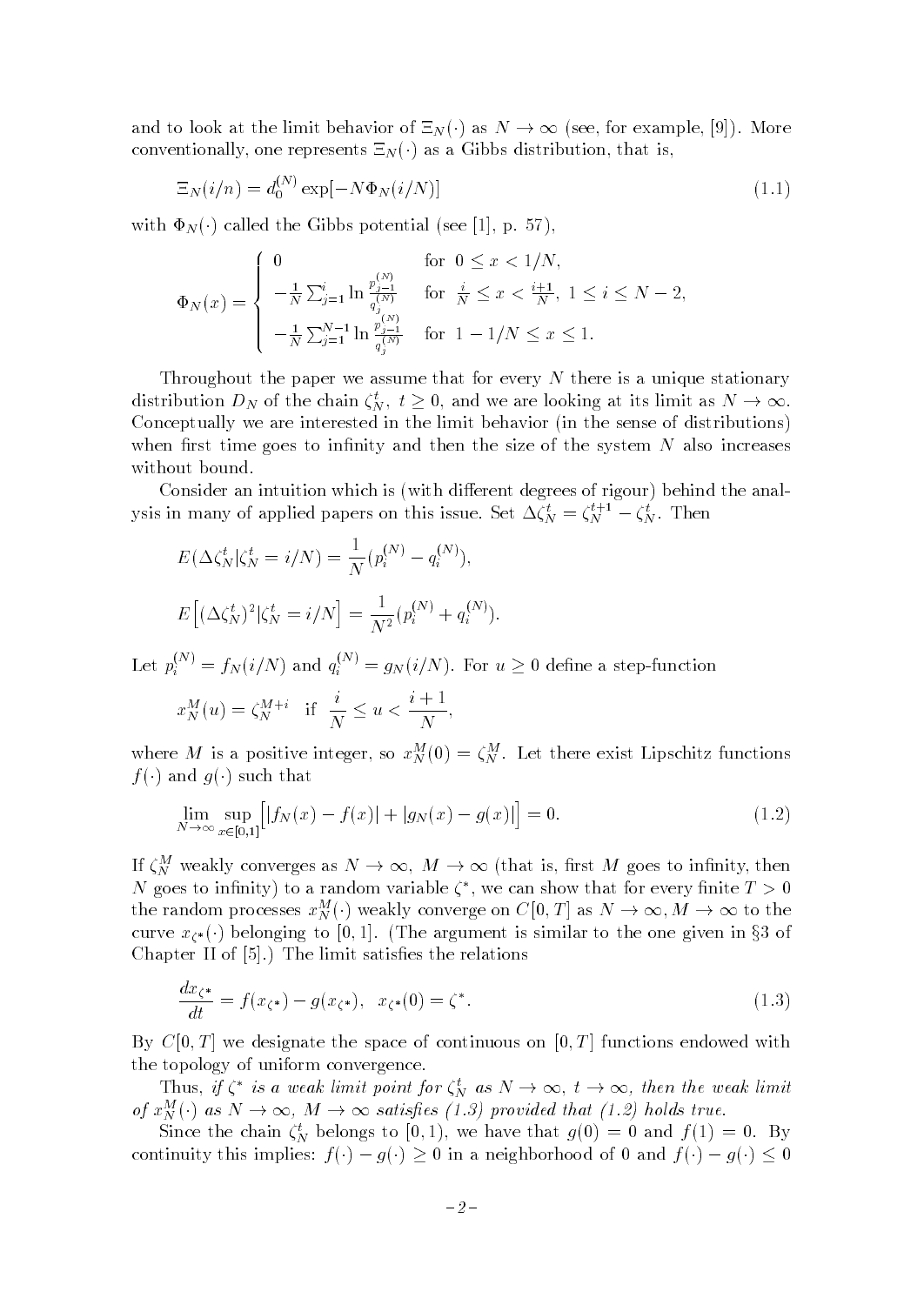in a neighborhood of 1. Thus,  $[0, 1]$  is an invariant set for the differential equation involved in (1.5).

If M is sufficiently large, then the distributions of  $\zeta_N^{N+1}, \ i \geq 1$ close to the stationary one for a fixed N. Hence, the distributions of  $x_N^M(s)$  and  $x_N^-(\iota)$  almost coincide for all  $0\leq s$  $\Rightarrow t$  and this distribution is  $\zeta^*$ . Also, for a fixed  $x_0, x_{x_0}(t)$  converges to a singular point of (1.3) as  $t \to \infty$ . The singular points are solutions of the equation<br>  $f(x) = g(x)$  (1.4) solutions of the equation

$$
f(x) = g(x). \tag{1.4}
$$

Hence,  $x_{\zeta^*}(t)$  deterministically converges (and, consequently, weakly) to a singular for all  $t \geq 0$ , we conclude that the weak limits of  $\zeta_N^t$  (as  $N \to \infty$ ,  $t \to \infty$ ) can nest<br>only on the set of singular points, that is, with probability one point as  $t \to \infty$ . Since T can be arbitrarily large and the distribution of  $x_{\zeta^*}(t)$  is  $\zeta^*$ for all  $t \geq 0$ , we conclude that *the weak umus of*  $\zeta_M$ the set of singular points, that is, with probability one<br>  $\chi^*$  =  $g(\zeta^*)$  (1.5) only on the set of singular points, that is, with probability one of singular points, with probability one of  $\mathcal{N}$ 

$$
f(\zeta^*) = g(\zeta^*) \tag{1.5}
$$

provided that (1.2) holds true.

If there is a single solution of  $(1.4)$  on  $[0,1]$ , then  $(1.5)$  characterizes completely the limit distribution, which is deterministic. But if there is more than one solution of  $(1.4)$  on  $[0, 1]$ , the characterization is unsufficiently precise. For example, some of the solutions are stable in terms of the dynamic system (1.3), others are not. The criterion (1.5) does not distinguish between such points, although our intuition suggests that unstable singular points should not be attained by the limit. Furthermore, if (1.4) holds for an interval, (1.5) does not allow to characterize the distribution generated by  $\zeta$  on this interval. Thus, we need a more delicate instrument than

# $\begin{array}{c} \bullet \end{array}$  Convergence to the Global Minimum of the Limit Potential

At this section we first look at the limit behavior of

$$
P_N^{\epsilon} = P\{\Phi_N(\mu_N) - \Phi_N^* \geq \epsilon\}.
$$

Here  $\epsilon$  designates a positive number;  $\mu_N$  stands for a random variable such that

$$
P\{\mu_N = i/N\} = d_i^{(N)}, \ i = 0, 1, \dots, N-1;
$$

 $\Phi_N^* = \min_{x \in [0,1]} \Phi_N(\cdot)$ . Since  $p_{i-1}^{(n)} > 0$  and  $q_i^{(n)} > 0$  for  $i = 1, 2, ..., N-1$ ,  $\Phi_N^*$  is a finite value.

ary probability wipes out as  $N \to \infty$  faster than at a state where the minimum is attained. This intuition is confirmed by the following statement which can be<br>thought of as a large deviation result for the random variables  $\Phi_N(\mu_N) - \Phi_N^*$ . is attained. This intuition is confirmed by the following statement which can be

**Theorem 2.1.**  $F_N \leq N \exp(-N\epsilon)$  for every  $\epsilon > 0$ .

Proof. We have that

$$
P_N^{\epsilon} = \sum_{i \colon \Phi_N(i/N) - \Phi_N^* \ge \epsilon} d_i^{(N)} =
$$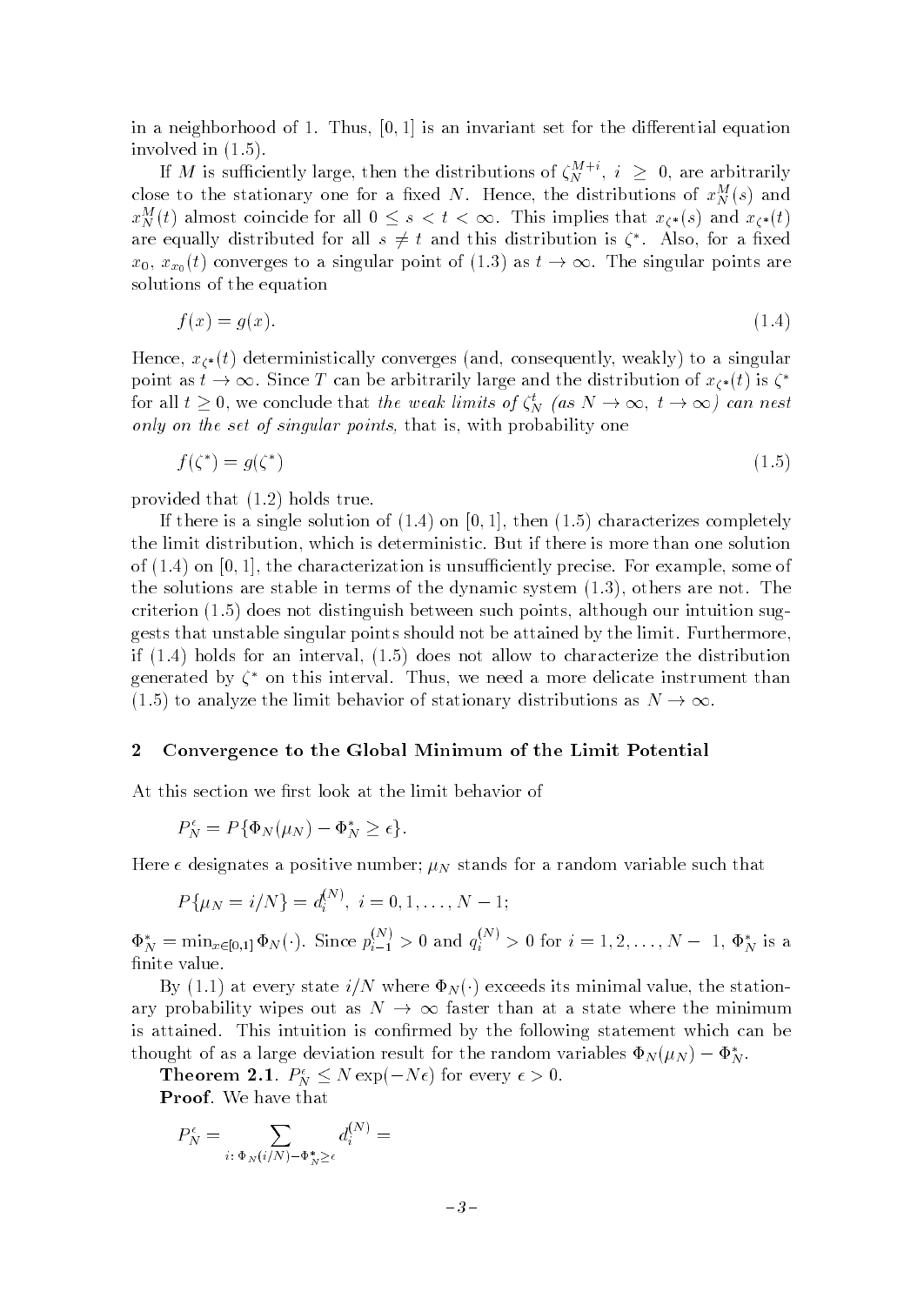$$
d_0^{(N)} \sum_{i: \Phi_N(i/N) - \Phi_N^* \ge \epsilon} \exp[-N\Phi_N(i/N)] =
$$
  

$$
d_0^{(N)} \exp(-N\Phi_N^*) \sum_{i: \Phi_N(i/N) - \Phi_N^* \ge \epsilon} \exp\{-N[\Phi_N(i/N) - \Phi_N^*]\} \le
$$
  

$$
d_0^{(N)} \exp(-N\Phi_N^*) \sum_{i: \Phi_N(i/N) - \Phi_N^* \ge \epsilon} \exp(-N\epsilon) \le
$$
  

$$
d_0^{(N)} \exp(-N\Phi_N^*) N \exp(-N\epsilon).
$$

To accomplish the proof it is enough to notice that  $P\{\mu_N = x_N^*\} = d_0^{\lambda N} \exp(-N \Phi_N^*) \le$ 1 for every  $x_N^*$  such that  $\Phi_N(x_N^*)=\Phi_N^*$ .

**Corollary 2.1.**  $P_N^{\epsilon} \to 0$  as  $N \to \infty$  for every  $\epsilon > 0$ . (*N*) for  $[Nx] = i - 1$ ,  $x \in [0, 1)$ . Set

$$
F_N(x) = \begin{cases} p_{i-1}^{(N)}/q_i^{(N)} & \text{for } [Nx] = i - 1, \ x \in [0, 1), \\ p_{N-1}^{(N)}/q_N^{(N)} & \text{for } x = 1. \end{cases}
$$

Let there exist a function  $F(\cdot)$  such that

$$
\sup_{x \in [0,1]} |F_N(x) - F(x)| = \sigma_N \to 0
$$
\n(2.1)

[0, 1]. Then<br> $\frac{x}{\sqrt{x}}$   $\frac{1}{\sqrt{x}}$   $\frac{1}{\sqrt{x}}$  (b) is  $\frac{1}{\sqrt{x}}$  (c) is  $\frac{1}{\sqrt{x}}$  (c) is  $\frac{1}{\sqrt{x}}$  (c) is  $\frac{1}{\sqrt{x}}$  (c) is  $\frac{1}{\sqrt{x}}$  (c) is  $\frac{1}{\sqrt{x}}$  (c) is  $\frac{1}{\sqrt{x}}$  (c) is  $\frac{1}{\sqrt{x}}$  (c) is  $\frac{1}{\sqrt{x}}$  (c  $[0, 1]$ . Then

$$
\Phi(x) = -\int_0^x \ln F(u) du
$$

 $\frac{1}{\sqrt{2}}$  is a continuous function for  $\frac{1}{\sqrt{2}}$  is differentiable on  $\frac{1}{\sqrt{2}}$ . We call this differentiable on  $\frac{1}{\sqrt{2}}$ . function the limit Gibbs potential.

Notice that (1.2) implies that  $F(x) = f(x)/g(x)$  if  $g(x) > 0$ . Furthermore, since  $\Psi(x) = -\ln F(x)$ , we obtain that  $\Psi(x) = -\ln[f(x)/g(x)]$ . Consequently, all singular points of  $\Phi(\cdot)$  satisfy (1.4) if (1.2) holds true. Hence (1.5) relates to the necessary condition of extremum for  $\Phi(\cdot)$ . The result to be given in this section sharpens the characterization provided by  $(1.5)$  showing that the limit distributions nest on the set of global minima of  $\Phi(\cdot)$ . Notice, that under (1.2) each point of minimum of  $\Phi(\cdot)$  turns out to be a stable attractor of the differential equation involved in  $(1.3)$ . Thus, the description of the limits in terms of global minima proves to be sharper than any one based on the analysis of stability of the limit differential equation. Because the set of global minima may contain a point where the necessary condition. Since  $\Phi_N(x)$  is almost an integral sum for  $\Phi(x)$ , intuitively the result we are going to obtain follows from Corollary 2.1.

let [a] be the integer part of a real number a. By  $o<sub>N</sub>(1)$  we shall designate that a function  $F(\cdot)$  is Hölder on  $[a, b]$  if there is  $\gamma \in (0, 1]$  such that<br> $|F(x) - F(y)| \le L|x - y|^{\gamma}$  $\begin{pmatrix} 1 & 1 \\ 0 & 1 \end{pmatrix}$  is Holder on  $\begin{pmatrix} 1 & 1 \\ 0 & 1 \end{pmatrix}$  if there is  $\begin{pmatrix} 1 & 1 \\ 0 & 1 \end{pmatrix}$ 

$$
|F(x) - F(y)| \le L|x - y|^{\gamma}
$$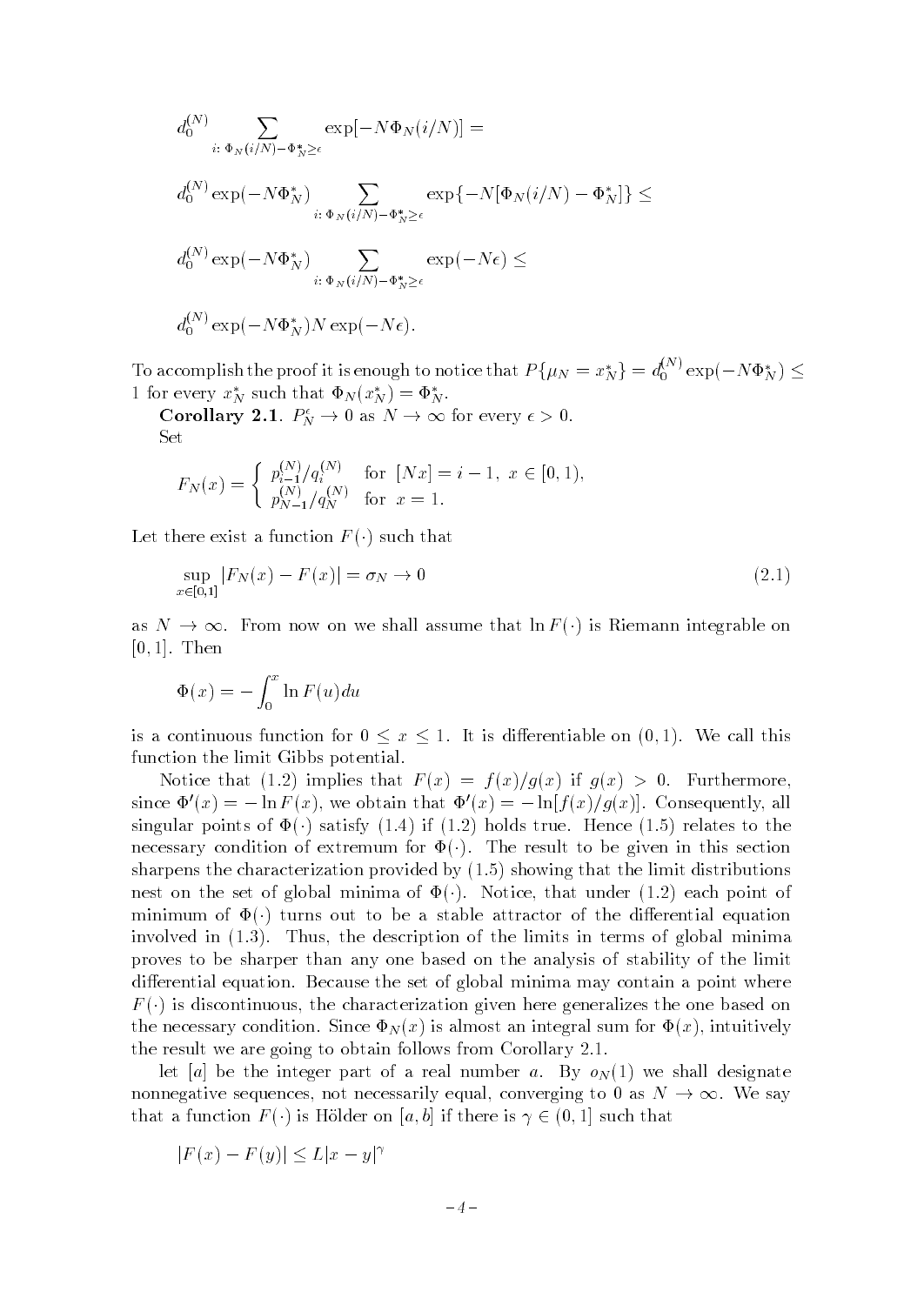for every  $x, y \in [a, b]$ . Here L is called the Hölder constant,  $\gamma$  is called the Hölder exponent. If  $\gamma = 1$  the function is Lipschitz and L is its Lipschitz constant.

Since for  $x < y$ 

$$
\Phi(y) - \Phi(x) = -\int_x^y \ln F(u) du,
$$

we obtain the following result.

 $\frac{1}{\sqrt{2}}$  . Assume  $\frac{1}{\sqrt{2}}$  or some  $\frac{1}{\sqrt{2}}$  for some  $\frac{1}{\sqrt{2}}$  and  $\frac{1}{\sqrt{2}}$  is continued for  $\frac{1}{\sqrt{2}}$  and  $\frac{1}{\sqrt{2}}$  and  $\frac{1}{\sqrt{2}}$  and  $\frac{1}{\sqrt{2}}$  and  $\frac{1}{\sqrt{2}}$  and  $\frac{1}{\sqrt{2}}$  and  $\frac{1}{\$  $\mathbf{r}$  and  $\mathbf{r}$ ,  $\mathbf{r}$ ,  $\mathbf{r}$ ,  $\mathbf{r}$ ,  $\mathbf{r}$ ,  $\mathbf{r}$ ,  $\mathbf{r}$ ,  $\mathbf{r}$ ,  $\mathbf{r}$ ,  $\mathbf{r}$ ,  $\mathbf{r}$ ,  $\mathbf{r}$ ,  $\mathbf{r}$ ,  $\mathbf{r}$ ,  $\mathbf{r}$ ,  $\mathbf{r}$ ,  $\mathbf{r}$ ,  $\mathbf{r}$ ,  $\mathbf{r}$ ,  $\mathbf{r}$ ,  $\mathbf{r}$ 

$$
|\Phi(y) - \Phi(x)| \le \max_{u \in [x,y]} |\ln F(u)| |y - x|.
$$

**Lemma 2.2.** Let (2.1) holds true. Assume that for some  $0 \le a \le b \le 1$  the function  $F(\cdot)$  is Hölder and positive on [a, b]. Then for every  $x, y \in [a, b]$ 

$$
\Phi_N(x) - \Phi_N(y) = \Phi(x) - \Phi(y) + \Delta(N, x, y),
$$

where

$$
|\Delta(N, x, y)| \le (b - a) \Big\{ N^{-\gamma} \frac{L}{c_{[a, b]}} [1 + o_N(1)] + \frac{\sigma_N}{c_{[a, b]}} \Big\} +
$$
  

$$
2N^{-1} C_{[a, b]},
$$
  

$$
c_{[a, b]} = \min_{x \in [a, b]} F(x), \qquad C_{[a, b]} = \max_{x \in [a, b]} |\ln F(x)|,
$$

L stands for the Hölder constant of  $F(\cdot)$  on [a, b].<br>**Proof.** By hypothesis, the function  $F(\cdot)$  is continuos and positive on [a, b]. Hence  $0 < c_{[a,b]} \leq \overline{c}_{[a,b]} < \infty$  and  $\ln(\cdot)$  is a Lipschitz function on  $[c_{[a,b]}, \overline{c}_{[a,b]}]$  whose Lipschitz constant does not exceed  $1/c_{[a,b]}$ . Here  $\bar{c}_{[a,b]} = \max_{x \in [a,b]} F(x)$ . Thus, the constants involved in the estimate for  $\Delta(N, x, y)$  exist.

Let  $x < y$ , then

$$
\Phi_N(y) - \Phi_N(x) - \Phi(y) + \Phi(x) =
$$
\n
$$
-\frac{1}{N} \sum_{i=[Nx]+1}^{[Ny]} \ln F_N(i/N) + \int_x^y \ln F(u) du =
$$
\n
$$
-\sum_{i=[Nx]+1}^{[Ny]} \int_{i/N}^{i/N+1/N} \ln F_N(i/N) dv + \int_x^y \ln F(u) du =
$$
\n
$$
-\sum_{i=[Nx]+1}^{[Ny]-1} \int_{i/N}^{i/N+1/N} [\ln F_N(i/N) - \ln F(u)] du -
$$
\n
$$
\frac{1}{N} \ln F_N([Ny]/N) + \int_{[Ny]/N}^y \ln F(u) du.
$$
\n(2.2)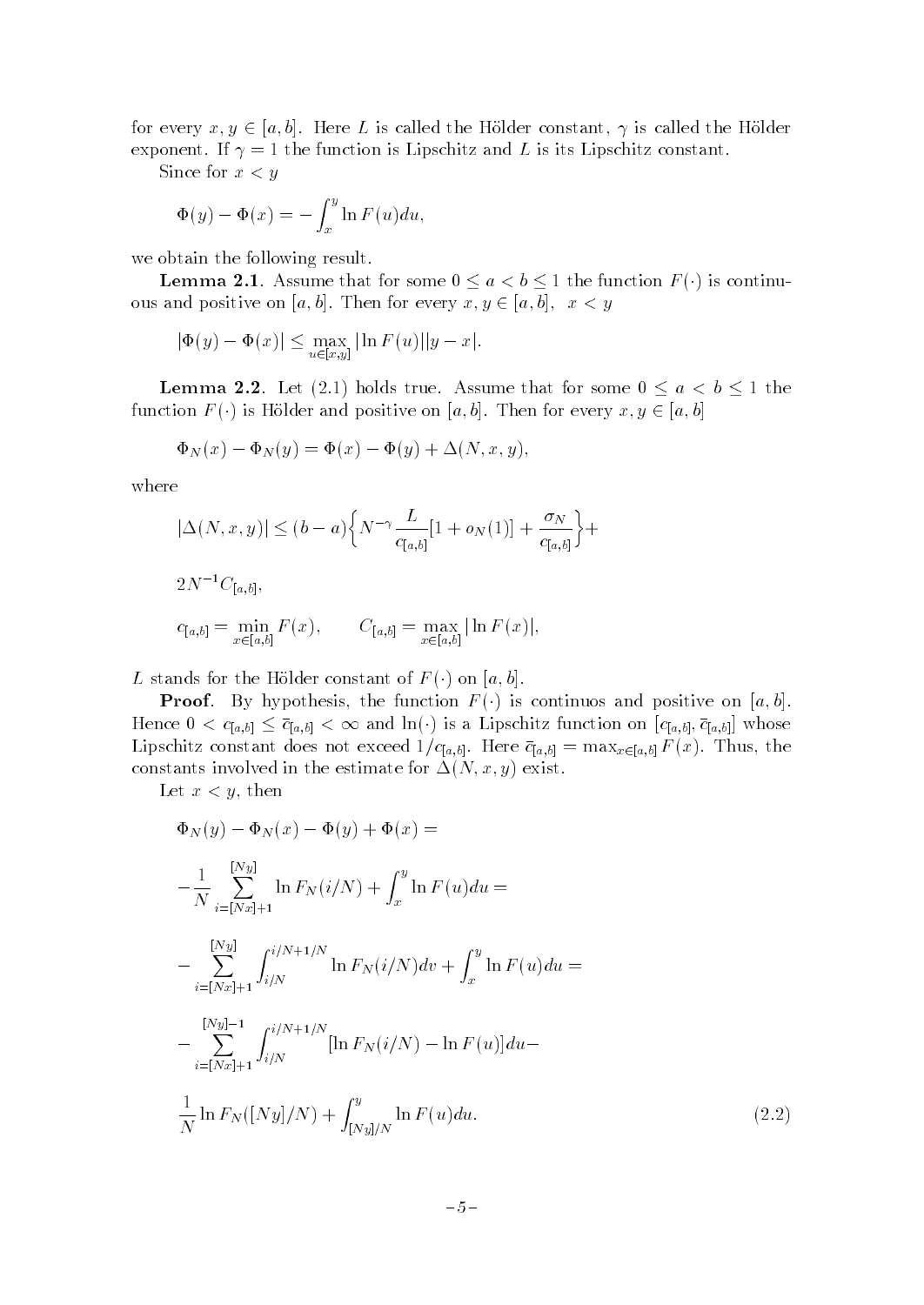Notice that

$$
\ln F_N(i/N) = \ln F(i/N) + \ln \left[ 1 + \frac{F_N(i/N) - F(i/N)}{F(i/N)} \right]
$$
\n(2.3)

and for  $[0, x] + 1 = 1 - 1, 2$ 

$$
|\ln F(i/N) - \ln F(u)| \le \frac{1}{c_{[a,b]}} |F(i/N) - F(u)| \le
$$
  

$$
\frac{L}{c_{[a,b]}} N^{-\gamma} \text{ if } u \in [i/N, i/N + 1/N].
$$
 (2.4)

Since  $\ln(1+x) \leq x$  and by  $(2.1)$ 

$$
\sup_{\substack{[Nx]\leq i\leq [Ny] \\ \text{tain that}}} |\frac{F_N(i/N)-F(i/N)}{F(i/N)}| \leq \sigma_N/c_{[a,b]},
$$

we obtain that

$$
|\ln\left[1 + \frac{F_N(i/N) - F(i/N)}{F(i/N)}\right]| \le \frac{\sigma_N}{c_{[a,b]}}.
$$
\nThe statement of the lemma follows from (2.2) – (2.5).

**Remark 2.1.** In the proof we actually used the rate of uniform convergence of

Let for an  $\epsilon > 0$ 

$$
X_N^{\epsilon} = \{ x \in [0, 1] : \Phi_N(x) - \Phi_N^* < \epsilon \},
$$
  

$$
X^{\epsilon} = \{ x \in [0, 1] : \Phi(x) - \Phi^* < \epsilon \},
$$

where  $\Phi^* = \min_{x \in [0,1]} \Phi(x)$ .

The following statement follows from Corollary 2.1.

**Theorem 2.2.** If for every  $\epsilon > 0$  there is a real  $\epsilon > 0$  and a positive integer N depending on  $\epsilon$  and such that  $X^{\epsilon} \supseteq X^{\epsilon}_N$  for  $N \geq N'$ , then

$$
P\{\Phi(\mu_N) - \Phi^* < \epsilon\} \to 1 \quad \text{as} \quad N \to \infty.
$$

 $P\{\Psi(\mu_N) - \Psi \leq \epsilon\} \to 1$  as  $N \to \infty$ .<br>  $P$  Lemma 2.1 the hypothesis of Theorem 2.2<br>  $P$  s Hölder and positive But there are less r By Lemma 2.1 the hypothesis of Theorem 2.2 holds true if on [0; 1] the function  $F(\cdot)$  is Hölder and positive. But there are less restrictive conditions ensuring this hypothesis.

Theorem 2.2 establishes weak convergence of  $\Psi(M)$  to  $\Psi$  as  $N \to \infty$ . To obtain<br>
k convergence of  $\mu_N$  to the set  $X^* = \{x \in [0,1] : \Phi(x) = \Phi^*\}$  (that is, when the<br>
clidean distance between them goes weakly to zero), we n weak convergence of  $\mu_N$  to the set  $X = \{x \in [0, 1]: \Psi(x) = \Psi\}$  (that is, when the Euclidean distance between them goes weakly to zero), we need additionally some regularity condition.

Since  $\Psi(\cdot)$  is a continuous function, the set  $\Lambda$  is closed. From now on we shall be assuming that it consists of a finite number of connected components: singletons  $a_i, i = 1, 2, \ldots, k$ , and intervals  $[b_j, c_j], j = 1, 2, \ldots, l$ . Also, let there be continuous

 $\Phi(x) = \Phi^* + \psi_i(x - a_i)$  in a neighborhood of  $a_i$ and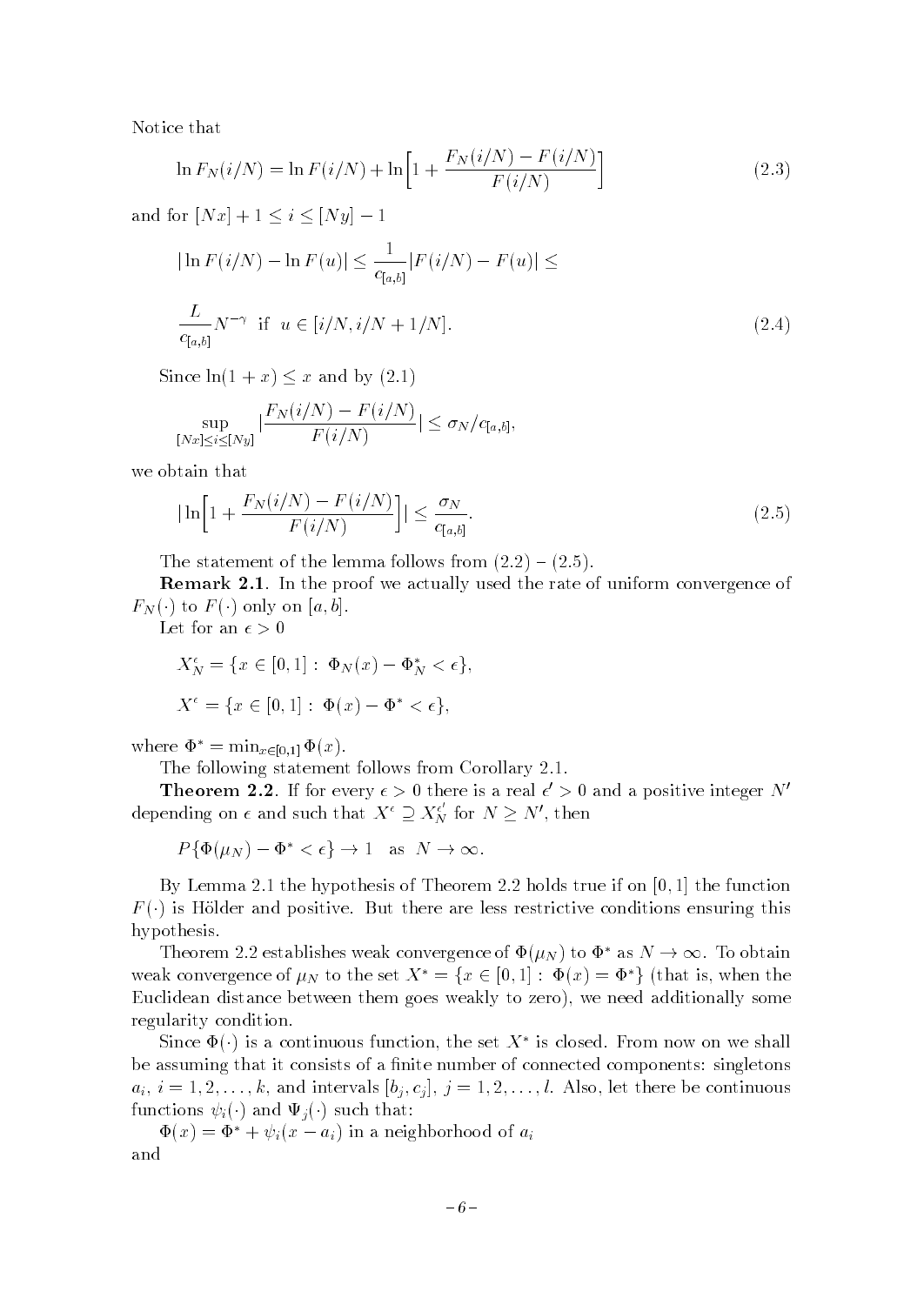$\Phi(x) = \Phi^* + \Psi_i(\min[x - b_i, \max(0, x - c_i)])$  in a neighborhood of  $[b_i, c_i]$ . We call them growth functions, if they are decreasing for negative values of the argument and increasing for positive values of the argument. Also,  $\psi_i(0) = \Psi_i(0)$  = 0.

**Theorem 2.3**. Let hypothesis of Theorem 2.2 hold true, the set  $X^*$  consist of a finite number of connected components possessing growth functions. Then  $\mu_N$ 

weakly converges to  $\Lambda$  as  $N \to \infty$ .<br> **Proof**. For a given  $\epsilon > 0$  there are positive numbers  $\delta_i^-(\epsilon)$ ,<br>  $\Delta_j^+(\epsilon)$  such that  $_i$  (e),  $o_i$  (e),  $\Delta_i$  (e) and  $\Delta_i^+(\epsilon)$  such that

$$
\Phi^* + \epsilon = \psi_i(a_i - \delta_i^-(\epsilon)) = \psi_i(a_i + \delta_i^+(\epsilon)) =
$$
  

$$
\Psi_j(b_j - \Delta_j^-(\epsilon)) = \Psi_j(c_j + \Delta_j^+(\epsilon))
$$

for all possible i and j. Also, by continuity and monotonicity of the growth functions

$$
\delta_i^-(\epsilon) \to 0, \quad \delta_i^+(\epsilon) \to 0, \quad \Delta_j^-(\epsilon) \to 0, \quad \Delta_j^+(\epsilon) \to 0 \tag{2.6}
$$

as  $\epsilon \to 0$ .

Then **Then** 

$$
P\{\Phi(\mu_N) - \Phi^* < \epsilon\} = \sum_{i=1}^k p_{\epsilon}^{i,N} + \sum_{j=1}^l P_{\epsilon}^{j,N},\tag{2.7}
$$

provided that  $\epsilon$  is so small that the intervals  $(a_i - \delta_i^-(\epsilon), a_i + \delta_i^+(\epsilon)),$  $i=1,2,\ldots,k,$  and  $\left(b_j-\Delta_j^-(\epsilon),c_j+\Delta_j^+(\epsilon)\right)\!,\,j=1,2,\ldots,l,$  do not overlap. Here

$$
p_{\epsilon}^{i,N} = P\{\mu_N \in \left(a_i - \delta_i^-(\epsilon), a_i + \delta_i^+(\epsilon)\right)\}
$$

and

$$
P_{\epsilon}^{j,N} = P\{\mu_N \in (b_j - \Delta_j^-(\epsilon), c_j + \Delta_j^+(\epsilon))\}.
$$

Since in (2.7) the value  $\epsilon$  can be arbitrarily small, the statement of the theorem follows from Theorem 2.2 and  $(2.6)$ .

Theorem 2.3 states that all weak limits of  $D_N$  as  $N \to \infty$  are concentrated with e limits put zero weights on<br>culate the probabilities that probability one in  $\Lambda$  . It might happen that some of the limits put zero weights on certain connected components of  $A$  . Now we shall calculate the probabilities that  $\blacksquare$ the limits assign to different connected components of  $X^*$  and identify conditions of uniqueness of the limit of  $D<sub>N</sub>$ .

#### 3 Local Limit Theorems

By  $o<sub>\epsilon</sub>(1)$  we shall designate nonnegative values, not necessarily equal, converging to 0 as  $\epsilon \to 0$ . Also,  $\Delta(\epsilon, N)$  stands for nonnegative values, not necessarily equal, such that  $\lim_{\epsilon \to 0} \lim_{N \to \infty} \Delta(\epsilon, N) = 0.$ 

#### Lemma 3.1 Let

1) for some  $\delta > 0$  the function  $F(\cdot)$  be Lipschitz on  $[a_i - \delta, a_i + \delta]$  and  $|F_N(x) - F(x)| \le c/N$  for every x from this interval; F (x)j  $=$  -/x for every x from this interval;<br> $-7-$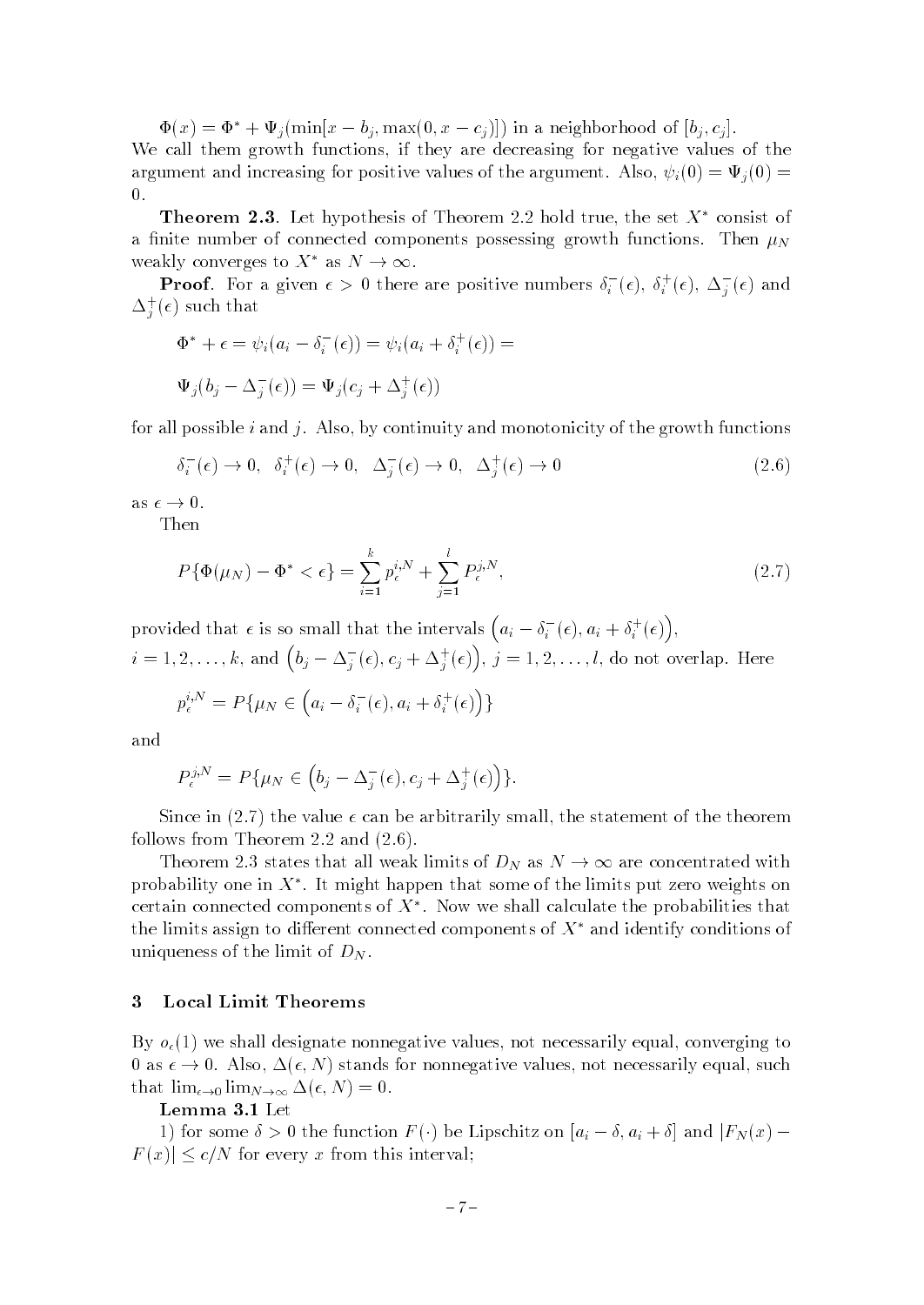$\frac{1}{2}$   $\frac{1}{2}$   $\frac{1}{2}$   $\frac{1}{2}$   $\frac{1}{2}$   $\frac{1}{2}$   $\frac{1}{2}$   $\frac{1}{2}$   $\frac{1}{2}$   $\frac{1}{2}$   $\frac{1}{2}$   $\frac{1}{2}$   $\frac{1}{2}$   $\frac{1}{2}$   $\frac{1}{2}$   $\frac{1}{2}$   $\frac{1}{2}$   $\frac{1}{2}$   $\frac{1}{2}$   $\frac{1}{2}$   $\frac{1}{2}$   $\frac{1}{2}$ 

$$
\lim_{\sigma\to 0}\sup_{|u|\leq\sigma}|\frac{\psi_i(u)}{|u|^{\gamma_i}}-\alpha_i|=0.
$$

If there is a sequence 
$$
\{x_N\}
$$
 such that  $\Psi_N(x_N) = \Psi_N$  and  $x_N \to a_i$  as  $N \to \infty$ , then  
\n
$$
\lim_{\epsilon \to 0} \lim_{N \to \infty} \frac{p_{\epsilon}^{i,N} \alpha_i^{1/\gamma_i} \gamma_i}{d_0^{(N)} \exp(-N\Phi^*)^{N^{1-1/\gamma_i}} 2\Gamma(1/\gamma_i)} = 1,
$$

where  $\Gamma(\cdot)$  designates the complete gamma-function,

$$
\Gamma(z) = \int_0^\infty \exp(-u) u^{z-1} du.
$$

Proof. We have that

$$
p_{\epsilon}^{i,N} = d_0^{(N)} \sum_{j/N \in I(\epsilon)} \exp[-N\Phi_N(j/N)] =
$$
  

$$
d_0^{(N)} \exp(-N\Phi^*) N A(\epsilon, N),
$$
 (3.1)

where

$$
A(\epsilon, N) = \frac{1}{N} \sum_{j/N \in I(\epsilon)} \exp\{-N[\Phi_N(j/N) - \Phi^*]\},
$$
  

$$
I(\epsilon) = (a_i - \delta_i^-(\epsilon), a_i + \delta_i^+(\epsilon)).
$$

Applying Lemma 2.2, we obtain

$$
A(\epsilon, N) = \frac{1}{N} \sum_{j/N \in I(\epsilon)} \exp\{-N[\Phi(j/N) - \Phi^*]\} r_1(j, N), \tag{3.2}
$$

where

$$
r_1(j, N) = \exp\{-N[\Phi_N(a_i) - \Phi(a_i) + \Delta(N, j/n, a_i)]\},\tag{3.3}
$$

$$
|\Delta(N, j/N, a_i)| \le o_{\epsilon}(1)N^{-1}[\frac{L+c}{c_{I(\epsilon)}} + o_{\epsilon}(1)].
$$
\n(3.4)

\nIn the latter estimate we took into account that the set  $I(\epsilon)$  is an interval shrinking.

to zero as ! 0, which implies

 $I(t)$   $-I(t)$ 

By hypothesis  $x_N \in I(\epsilon)$  for all sufficiently large  $N$ , hence applying Lemma 2.2

$$
\Phi_N(x_N^i) - \Phi_N(a_i) = \Phi(x_N^i) - \Phi(a_i) + \Delta(N, x_N^i, a_i).
$$

Since  $\Psi_N(x_N) - \Psi_N(a_i) \leq 0$  and  $\Psi(x_N) - \Psi(a_i) \geq 0$ , this relation implies

$$
|\Phi_N(a_i) - \Phi(a_i)| \le \frac{3}{2} |\Delta(N, x_N^i, a_i)|.
$$
\n(3.5)

$$
-8-
$$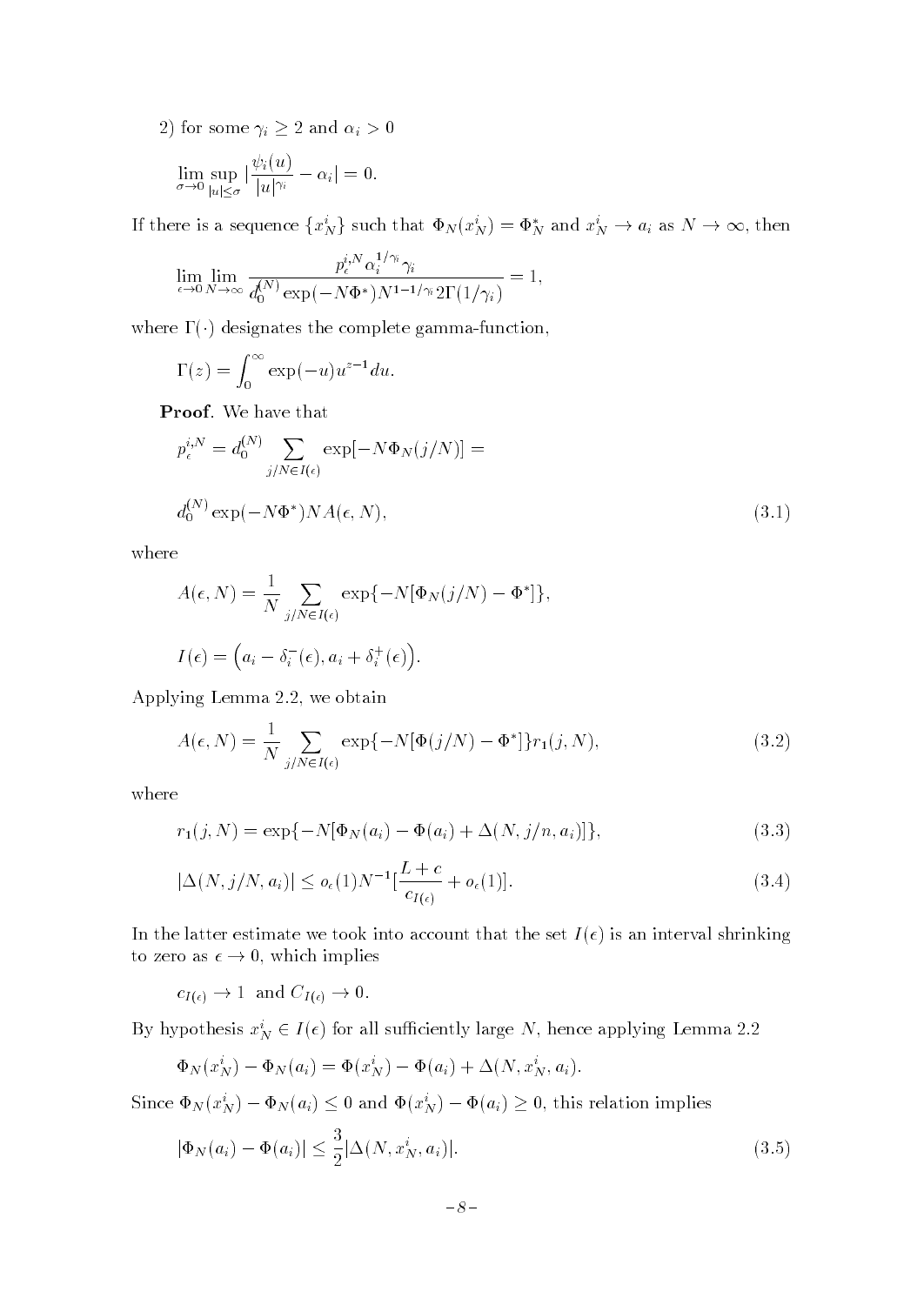Taking into account that

$$
\lim_{x \to 0} [\exp(x) - 1]/x = 1,\tag{3.6}
$$

by  $(3.2) - (3.5)$  we obtain

$$
[1 - \Delta(\epsilon, N)]B(\epsilon, N) \le A(\epsilon, N) \le [1 + \Delta(\epsilon, N)]B(\epsilon, N), \tag{3.7}
$$

where

$$
B(\epsilon, N) = \frac{1}{N} \sum_{j/N \in I(\epsilon)} \exp\{-N[\Phi(j/N) - \Phi^*]\}.
$$

Notice that

$$
B(\epsilon, N) = \sum_{j/N \in I(\epsilon)} \int_{j/N}^{j/N+1/N} \exp\{-N[\Phi(j/N) - \Phi(a_i)]\} du =
$$
  

$$
\sum_{j/N \in I(\epsilon)} \int_{j/N}^{j/N+1/N} \exp\{-N[\Phi(u) - \Phi(a_i)]\} r_2(j, N) du,
$$

where

$$
r_2(j, N) = \exp\{-N[\Phi(j/N) - \Phi(u)]\}.
$$

 $S = \begin{bmatrix} 1 & 0 \\ 0 & 1 \end{bmatrix}$  is the contract of by  $\begin{bmatrix} 0 & 0 \\ 0 & 0 \end{bmatrix}$  and Lemma 2.1 we conclude that

 $|r_2(j,N) - 1| \leq \Delta(\epsilon, N).$ 

Thus,

$$
[1 - \Delta(\epsilon, N)]C(\epsilon, N) \le B(\epsilon, N) \le [1 + \Delta(\epsilon, N)]C(\epsilon, N), \tag{3.8}
$$

where

$$
C(\epsilon, N) = \sum_{j/N \in I(\epsilon)} \int_{j/N}^{j/N + 1/N} \exp\{-N[\Phi(u) - \Phi(a_i)]\} du.
$$

Notice that

$$
|C(\epsilon, N) - D(\epsilon, N)| = \Delta(\epsilon, N), \tag{3.9}
$$

where

$$
D(\epsilon, N) = \int_{I(\epsilon)} \exp\{-N[\Phi(u) - \Phi(a_i)]\} du,
$$
  
\n
$$
\Delta(\epsilon, N) = |\int_{I(\epsilon)}^{[\bar{I}(\epsilon)N]/N + 1/N} \exp\{-N[\Phi(u) - \Phi(a_i)]\} du -
$$
  
\n
$$
\int_{\underline{I}(\epsilon)}^{[\underline{I}(\epsilon)N]/N + 1/N} \exp\{-N[\Phi(u) - \Phi(a_i)]\} du|,
$$
  
\n
$$
\underline{I}(\epsilon) = a_i - \delta_i^-(\epsilon) \text{ and } \bar{I}(\epsilon) = a_i + \delta_i^+(\epsilon),
$$

$$
-9-
$$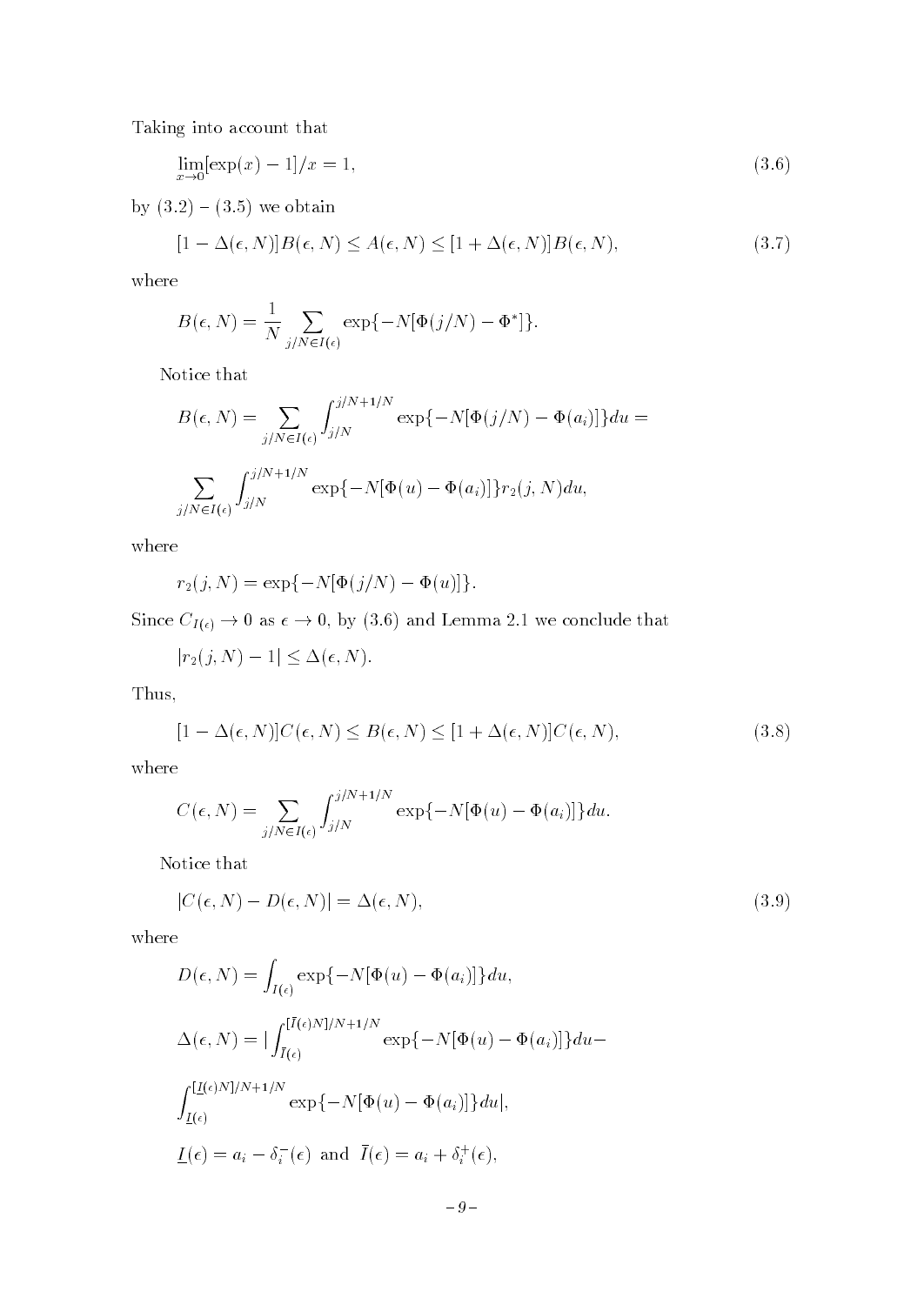$$
\Delta(\epsilon, N) \le 2/N. \tag{3.10}
$$

By hypothesis 2) for all sufficiently small  $\epsilon$ 

$$
D(\epsilon, N) = \int_{I(\epsilon)} \exp[-N\psi_i(u - a_i)]du,
$$
  

$$
\int_{I(\epsilon)} \exp\{-N[\alpha_i + o_{\epsilon}(1)]|u - a_i|^{\gamma_i}\}du \le D(\epsilon, N) \le
$$
  

$$
\int_{I(\epsilon)} \exp\{-N[\alpha_i - o_{\epsilon}(1)]|u - a_i|^{\gamma_i}\}du,
$$
 (3.11)

where

$$
o_{\epsilon}(1) = \sup_{u \in I(\epsilon)} |\frac{\psi_i(u - a_i)}{\alpha_i | u - a_i|^{\gamma_i}} - 1|.
$$

Furthermore,

$$
\left(a_i - \left\{\frac{\epsilon}{\alpha_i} [1 - o_{\epsilon}(1)]\right\}^{1/\gamma_i}, a_i + \left\{\frac{\epsilon}{\alpha_i} [1 - o_{\epsilon}(1)]\right\}^{1/\gamma_i}\right) \subseteq I(\epsilon) \subseteq
$$
\n
$$
\left(a_i - \left\{\frac{\epsilon}{\alpha_i} [1 + o_{\epsilon}(1)]\right\}^{1/\gamma_i}, a_i + \left\{\frac{\epsilon}{\alpha_i} [1 + o_{\epsilon}(1)]\right\}^{1/\gamma_i}\right). \tag{3.12}
$$

Notice that for  $\sigma > 0$ 

$$
\int_0^{\sigma} \exp(-N\alpha u^{\gamma}) du = \frac{1}{N^{1/\gamma} \alpha^{1/\gamma} \gamma} \int_0^{N\alpha \sigma^{\gamma}} \exp(-v) v^{1/\gamma - 1} dv =
$$
  

$$
\frac{\Gamma(1/\gamma)[1 - \Delta(\sigma, N)]}{N^{1/\gamma} \alpha^{1/\gamma} \gamma},
$$

provided that  $N > 0$ ,  $\alpha > 0$  and  $\gamma > 0$ . Increasing the right-hand side of (3.11) by integrating over the larger set involved in (3.12) and decreasing the left-hand side of (3.11) by integrating over the smaller set involved in (3.12), we obtain that

$$
\frac{2\Gamma(1/\gamma_i)}{N^{1/\gamma_i} \alpha_i^{1/\gamma_i} \gamma_i} [1 - \Delta(\epsilon, N)] \le D(\epsilon, N) \le
$$
  

$$
\frac{2\Gamma(1/\gamma_i)}{N^{1/\gamma_i} \alpha_i^{1/\gamma_i} \gamma_i} [1 + \Delta(\epsilon, N)].
$$
 (3.13)

 $\sum_{i=1}^{n}$   $\sum_{i=1}^{n}$   $\sum_{i=1}^{n}$   $\sum_{i=1}^{n}$   $\sum_{i=1}^{n}$   $\sum_{i=1}^{n}$   $\sum_{i=1}^{n}$   $\sum_{i=1}^{n}$   $\sum_{i=1}^{n}$   $\sum_{i=1}^{n}$   $\sum_{i=1}^{n}$   $\sum_{i=1}^{n}$   $\sum_{i=1}^{n}$   $\sum_{i=1}^{n}$   $\sum_{i=1}^{n}$   $\sum_{i=1}^{n}$   $\sum_{i=1}^{n}$ 

$$
\lim_{N \to \infty} \frac{1/N}{1/N^{1/\gamma_i}} = 0.
$$

Taking this into account, by  $(3.1)$ ,  $(3.7) - (3.10)$  and  $(3.13)$ , we obtain the statement of the lemma.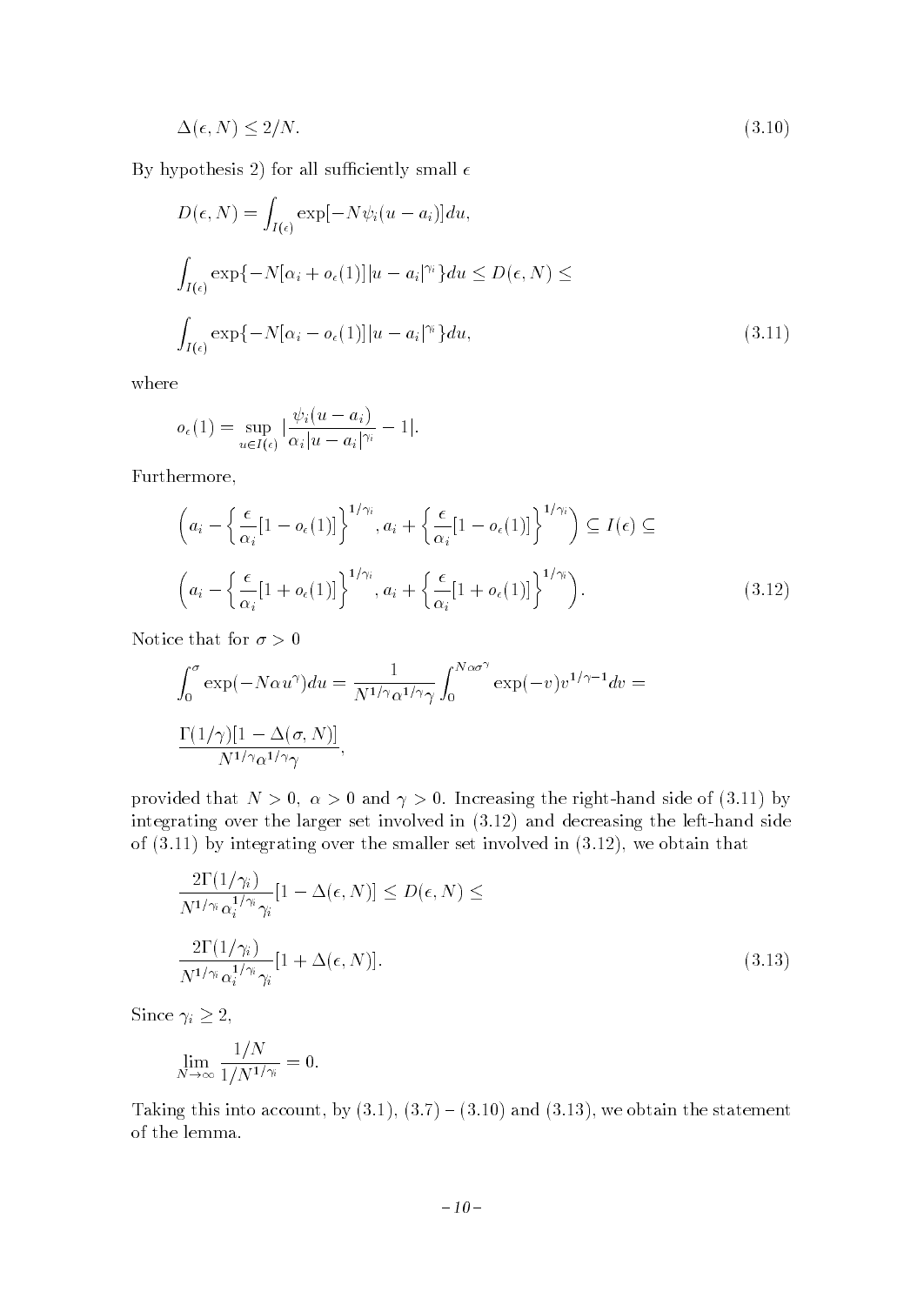**Remark 3.1.** The argument given above allows for a generalization of Lemma 3.1. If, instead of hypothesis 2), we require that there are pairs  $\gamma_i' \geq 2$ ,  $\alpha_i' > 0$  and  $\gamma_i \geq 2, \ \alpha_i > 0$  such that

$$
\lim_{\sigma \to 0} \sup_{0 < u \le \sigma} |\frac{\psi_i(u)}{u^{\gamma_i^+}} - \alpha_i^+| = 0 \text{ and } \lim_{\sigma \to 0} \sup_{-\sigma \le u < 0} |\frac{\psi_i(u)}{(-u)^{\gamma_i^-}} - \alpha_i^-| = 0,
$$

the statement modifies as follows:  $\text{if }\gamma_i\; = \gamma_i \; = \gamma_i,$ 

$$
\lim_{\epsilon \to 0} \lim_{N \to \infty} \frac{p_{\epsilon}^{i,N}(\alpha_i^+)^{1/\gamma_i}(\alpha_i^-)^{1/\gamma_i} \gamma_i}{d_0^{(N)} \exp(-N\Phi^*)^{N^{1-1/\gamma_i}}[(\alpha_i^+)^{1/\gamma_i} + (\alpha_i^-)^{1/\gamma_i}] \Gamma(1/\gamma_i)} = 1;
$$

 $\lim_{i} \gamma_i \neq \gamma_i$ ,

$$
\lim_{\epsilon \to 0} \lim_{N \to \infty} \frac{p_{\epsilon}^{i,N} \alpha(i)^{1/\gamma(i)} \gamma(i)}{d_0^{(N)} \exp(-N\Phi^*) N^{1-1/\gamma(i)} \Gamma(1/\gamma(i))} = 1,
$$

where  $\gamma(i) = \max(\gamma_i, \gamma_i)$ ,

$$
\alpha(i) = \begin{cases} \alpha_i^+ & \text{if } \gamma_i^+ > \gamma_i^-, \\ \alpha_i^- & \text{if } \gamma_i^+ < \gamma_i^-. \end{cases}
$$

Lemma 3.1 and Remark 3.1 allow to describe the limit of  $D<sub>N</sub>$  which is unique in the situation when the set of minima consists of a finite number of singletons. The distribution nests on the subset of points of global minima with the highest  $\gamma_i^+$ in the contract of the contract of *or*  $\gamma_i$  *.* To avoid bulky formulations we shall give this result only for the case when  $\gamma_i$  =  $\gamma_i$  = 2 for all  $i$ .

Theorem 3.1. Let

1) for every  $\epsilon > 0$  there be a real  $\epsilon > 0$  and a positive integer *I*V depending on  $\epsilon$  and such that  $\Lambda \supseteq \Lambda_N$  for  $N \geq N$ ;

2)  $X^* = \{a_i\}, i = 1, 2, \ldots, k;$ 

3) in a neighborhood of each  $a_i$  the function  $F(\cdot)$  be Lipschitz and  $F_N(\cdot)$  deviates from  $F(\cdot)$  at most by  $c/N$  for some  $c > 0$ ;

4) for each  $a_i$  there be positive numbers  $\alpha_i^+$  and  $\alpha_i^-$  such that

$$
\lim_{\sigma \to 0} \sup_{0 < u \le \sigma} |\frac{\psi_i(u)}{u^2} - \alpha_i^+| = 0 \text{ and } \lim_{\sigma \to 0} \sup_{-\sigma \le u < 0} |\frac{\psi_i(u)}{u^2} - \alpha_i^-| = 0.
$$

Then  $D_N$  weakly converges to a limit that assigns to  $a_i$  the probability

$$
\frac{1/\sqrt{\alpha_i^+} + 1/\sqrt{\alpha_i^-}}{\sum_{j=1}^k (1/\sqrt{\alpha_j^+} + 1/\sqrt{\alpha_j^-})}.
$$

Proof. By Theorem 2.3 and  $(2.7)$  we obtain

$$
\left| \sum_{i=1}^{k} p_{\epsilon}^{i,N} - 1 \right| = o_N(1).
$$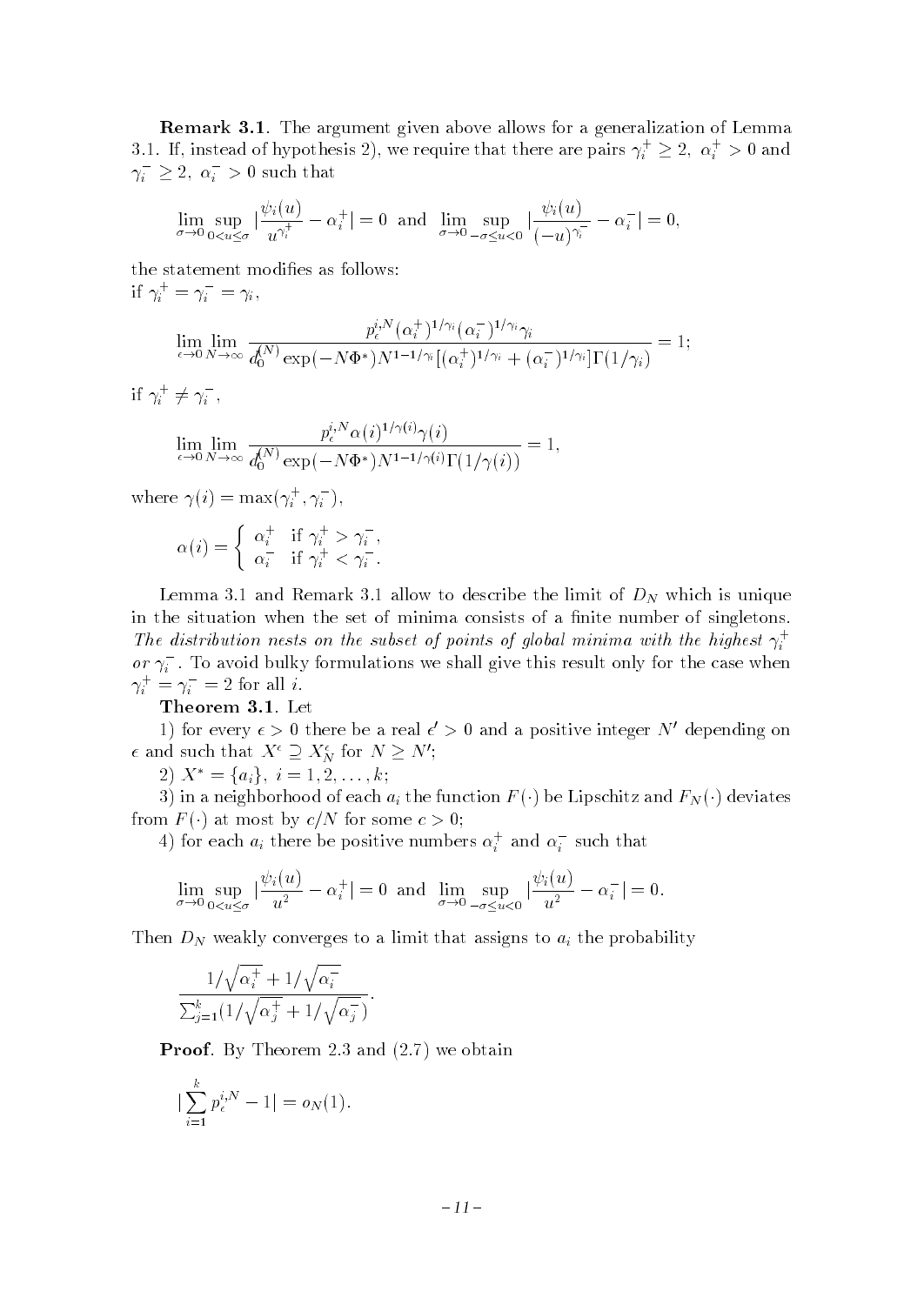By Remark 3.1 this implies that

$$
\left[\frac{1}{\sum_{i=1}^k (1/\sqrt{\alpha_i^+} + 1/\sqrt{\alpha_i^-})} - \Delta(\epsilon, N)\right] \le
$$
  

$$
d_0^{(N)} \exp(-N\Phi^*) N^{1/2} \frac{\Gamma(1/2)}{2} \le
$$
  

$$
\left[\frac{1}{\sum_{i=1}^k (1/\sqrt{\alpha_i^+} + 1/\sqrt{\alpha_i^-})} + \Delta(\epsilon, N)\right].
$$

Hence, applying Remark 3.1 again,

$$
\lim_{\epsilon \to 0} \lim_{N \to \infty} p_{\epsilon}^{i,N} = \frac{1/\sqrt{\alpha_i^+} + 1/\sqrt{\alpha_i^-}}{\sum_{j=1}^k (1/\sqrt{\alpha_j^+} + 1/\sqrt{\alpha_j^-})}.
$$

The theorem is proved.

**Remark 3.2.** A similar result was obtained by Hwang [9] even for the multivariate case. However, he considers Gibbs distributions with potentials that do not depend on N.

Now let us proceed to the analysis of the limit distributions on the intervals. The following result is a counterpart of Lemma 3.1 in this case.

Lemma 3.2. Let

1) for some  $\delta > 0$  the function  $F(\cdot)$  be Lipschitz on  $[b_j - \delta, b_j] \cup [c_j, c_j + \delta]$ , and  $|F_N(x) - F(x)| \le c/N$  for every x from this set;

(2) there be  $\kappa_j > 1$  and  $\beta_j > 0$  such that  $\Psi_j(u)$ ; 2) there be  $\kappa_j > 1$  and  $\rho_j > 0$  such that  $\Psi_j(u) \ge \rho_j |u|^{-j}$  for all sumclently small u;

3) there be a Hölder on  $[b_j, c_j]$  function  $\phi_j(\cdot)$  such that

$$
\lim_{N \to \infty} N \sup_{i/N \in [b_j, c_j]} \left| \frac{p_{i-1}^{(N)}}{q_i^{(N)}} - 1 - \frac{1}{N} \phi_j(i/N) \right| = 0.
$$

If there is a sequence  $\{x_N^{\prime}\}$  s  $\mathcal{L}_N$  such that  $\Psi_N(x_N^*) = \Psi_N^*$  and  $x_N^* \to$  $N \left(1 - j, -j\right)$  as  $N \left(1 - j, j\right)$ then

$$
\lim_{\epsilon \to 0} \lim_{N \to \infty} \frac{P_{\epsilon}^{j,N}}{d_0^{(N)} \exp(-N\Phi^*) N d_j(c_j)} = 1
$$

 $\alpha$  2  $\alpha$   $\alpha$   $\beta$   $\beta$   $\beta$ 

$$
\lim_{N \to \infty} \frac{P\{\mu_N \in [b_j, x]\}}{d_0^{(N)} \exp(-N\Phi^*) N d_j(x)} = 1,
$$

where

$$
d_j(x) = \int_{b_j}^x \exp[\bar{\phi}_j(u)]du, \quad \bar{\phi}_j(u) = \int_{b_j}^u \phi_j(v)dv.
$$

Proof. We have that

$$
P_{\epsilon}^{j,N} = T_{-}(\epsilon, N) + T(N) + T_{+}(\epsilon, N), \qquad (3.14)
$$

$$
-12\,-
$$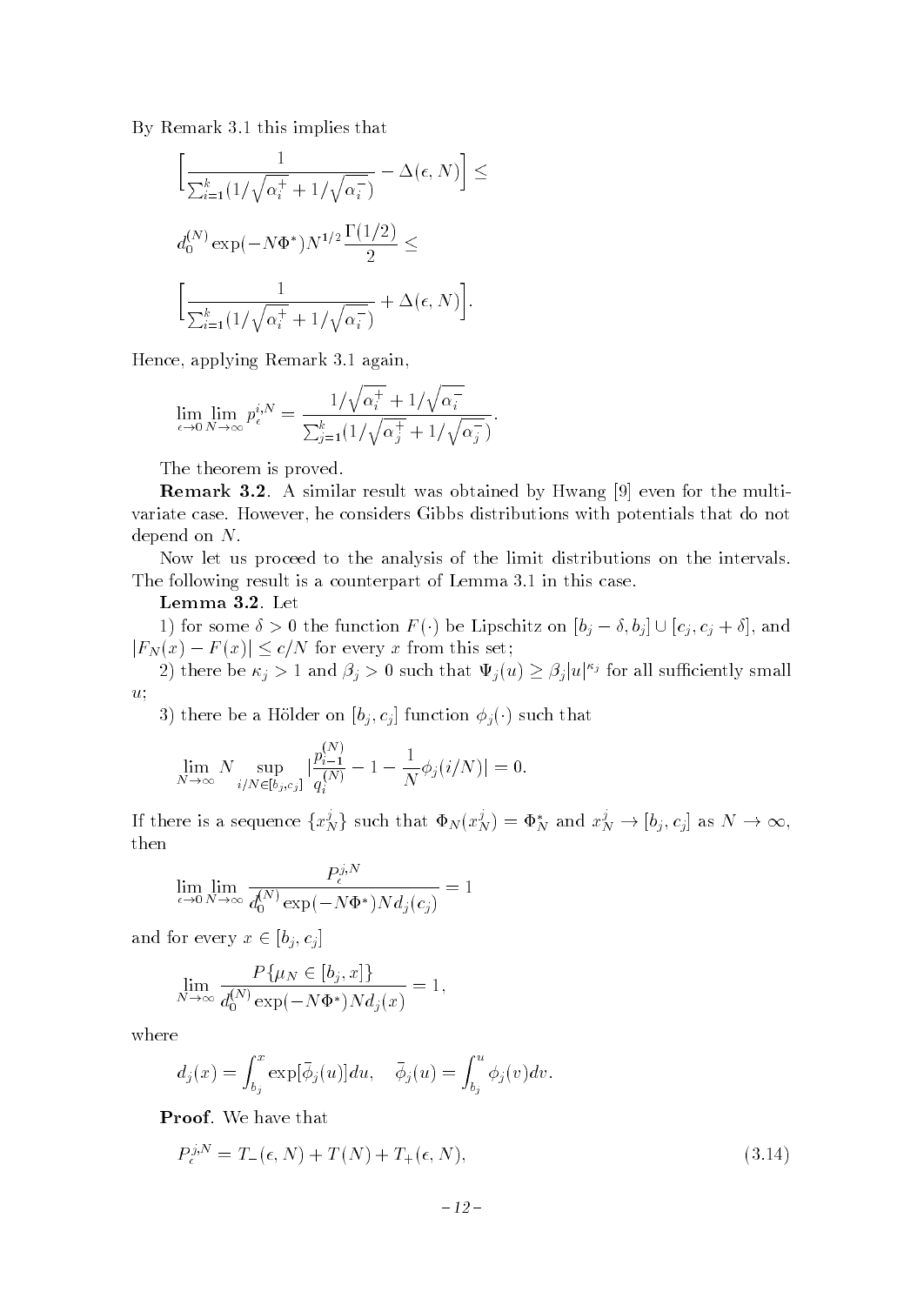where

$$
T_{-}(\epsilon, N) = d_0^{(N)} \sum_{i/N \in (b_j - \Delta_j^-(\epsilon), b_j)} \exp[-N\Phi_N(i/N)],
$$
  
\n
$$
T(N) = d_0^{(N)} \sum_{i/N \in [b_j, c_j]} \exp[-N\Phi_N(i/N)],
$$
  
\n
$$
T_{+}(\epsilon, N) = d_0^{(N)} \sum_{i/N \in (c_j, c_j + \Delta_j^+(\epsilon))} \exp[-N\Phi_N(i/N)].
$$

Notice that

$$
T(N) = d_0^{(N)} \exp[-\Phi_N(b_j)]M(N), \qquad (3.15)
$$

where

$$
M(N) = \sum_{i/N \in [b_j, c_j]} \exp\{-N[\Phi_N(i/N) - \Phi_N(b_j)]\} =
$$
  

$$
\sum_{i/N \in [b_j, c_j]} \prod_{s=[b_j, N]+1}^{i} p_{s-1}^{(N)}/q_s^{(N)}.
$$

 $\mathcal{B}$  and  $\mathcal{B}$  is the size  $\mathcal{B}$  (3.6), for every if  $\mathcal{B}$  if  $\mathcal{B}$  is  $\mathcal{B}$  if  $\mathcal{B}$ 

$$
[1 - o_N(1)]M(i, N) \le \prod_{s=[b_jN]+1}^{i} p_{s-1}^{(N)} / q_s^{(N)} \le
$$
  
[1 + o\_N(1)]M(i, N), (3.16)

where

$$
M(i, N) = \exp \left[ \sum_{s=[b_j N]+1}^{i} \frac{1}{N} \phi_j(s/N) \right].
$$

According to hypothesis 3),  $\phi_j(\cdot)$  is a Hölder function on  $[b_j, c_j]$ , hence we obtain that

$$
[1 - o_N(1)]\bar{\phi}_j(i/N) \le M(i, N) \le [1 + o_N(1)]\bar{\phi}_j(i/N). \tag{3.17}
$$

 $\beta$ imilarly,  $\varphi_j(\cdot)$  is a Lipschitz function on  $[v_j, c_j]$ , consequently

$$
[1 - o_N(1)]d_j(c_j) \le \frac{1}{N} \sum_{i/N \in [b_j, c_j]} \exp[\bar{\phi}_j(i/N)] \le
$$
  
[1 + o\_N(1)]d\_j(c\_j). (3.18)

By  $(3.16) - (3.18)$  we obtain

$$
\lim_{N \to \infty} \frac{M(N)}{N} = d_j(c_j),
$$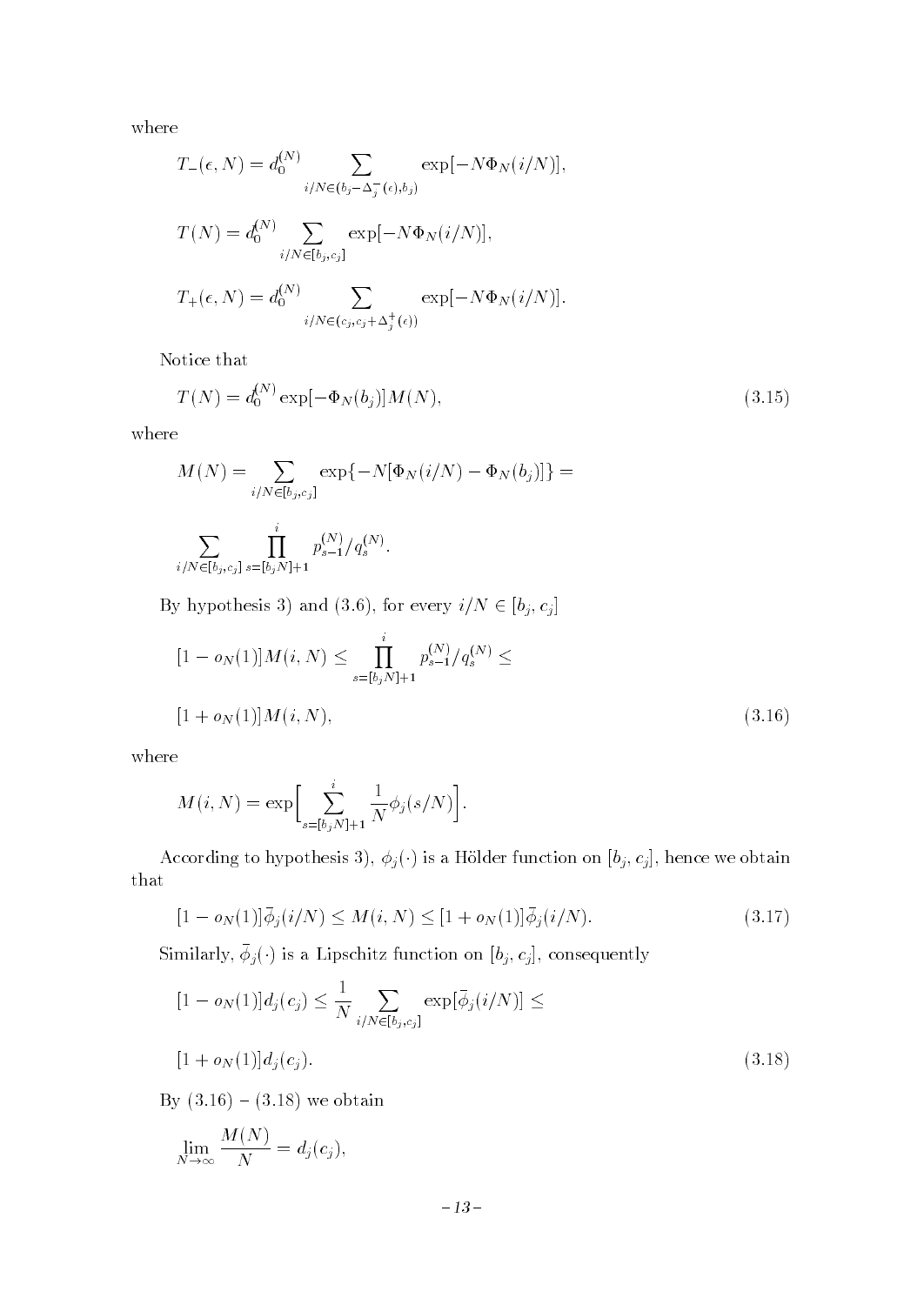which due to  $(3.15)$  implies that

$$
\lim_{N \to \infty} \frac{T(N)}{d_0^{(N)} \exp[-\Phi_N(b_j)] N d_j(c_j)} = 1.
$$
\n(3.19)

By (3.5) we conclude that

$$
1 - o_{\epsilon}(1) \le \liminf_{N \to \infty} \exp\{-N[\Phi_N(b_j) - \Phi(b_j)]\} \le
$$
  

$$
\limsup_{N \to \infty} \exp\{-N[\Phi_N(b_j) - \Phi(b_j)]\} \le 1 + o_{\epsilon}(1).
$$

Since  $\exp\{-N[\Phi_N(b_j) - \Phi(b_j)]\}$  does not depend on  $\epsilon$ , the latter inequalities imply that

$$
\lim_{N \to \infty} \exp\{-N[\Phi_N(b_j) - \Phi(b_j)]\} = 1. \tag{3.20}
$$

Slightly modifying the argument given in Lemma 3.1, we obtain that  $|T_{-}(\epsilon, N)|+$  $|T_{+}(\epsilon, N)|$  does not exceed

$$
const \cdot d_0^{(N)} \exp(-N\Phi^*) N^{1-1/\kappa_j}
$$

are asymptotically smaller than  $T(N)$ . This allows to derive the first statement of the lemma from (3.14), (3.19) and (3.20). are asymptotically smaller than T (N). This allows to derive the rst statement of the lemma from (3.14), (3.19) and (3.20).

The second statement obtains by an argument similar to the one used in estimating  $T(N)$ .

The lemma is proved.

From Remark 3.1 and Lemma 3.2 we conclude that *if there are intervals among* the connected components of the set of global minima, the limit distribution can nest only on them. More formally we have the following statement.

Let us call a growth function like in Lemma 3.2 a power growth function.

#### Theorem 3.2. Let

1) for every  $\epsilon > 0$  there be a real  $\epsilon$  and a positive integer N depending on  $\epsilon$ such that  $X^{\epsilon} \supseteq X^{\epsilon}_{N}$  for  $N \geq N'$ ;

 $Z_j \Lambda = \bigcup_{i=1}^n \{a_i\} \cup_{j=1}^n [b_j, c_j],$  where  $l \geq$ 

 $i=1$ { $a_i$ }  $\cup_{j=1}^{n}$  [ $b_j$ ]<br>ighborhood of extent  $c > 0$  suc 3) in a neighborhood of each  $a_i$ ,  $b_i$  and  $c_i$  the function  $F(\cdot)$  be Lipschitz and 3) in a neighborhood of each ai, bj and cj the function <sup>F</sup> () be Lipschitz and

4) for each  $a_i$  and  $[b_i, c_j]$  there be a power growth function;

5) for each  $[b_i, c_j]$  there be a Hölder on this interval function  $\phi_i(\cdot)$  such that

$$
\lim_{N \to \infty} N \sup_{i/N \in [b_j, c_j]} \left| \frac{p_{i-1}^{(N)}}{q_i^{(N)}} - 1 - \frac{1}{N} \phi_j(i/N) \right| = 0.
$$

Then  $D_N$  weakly converges as  $N \to \infty$  to a limit such that for every  $x \in [b_i, c_i]$ 

$$
\lim_{N \to \infty} P\{\mu_N < b_j + x\} = \frac{\sum_{i: \, c_i < b_j} d_i(c_i) + d_j(x)}{\sum_{s=1}^l d_s(c_s)},
$$

or, equivalently,

$$
\lim_{N \to \infty} P\{\mu_N < b_j + x | \mu_N \in [b_j, c_j] \} = d_j(x) / d_j(c_j).
$$

$$
-14\,-
$$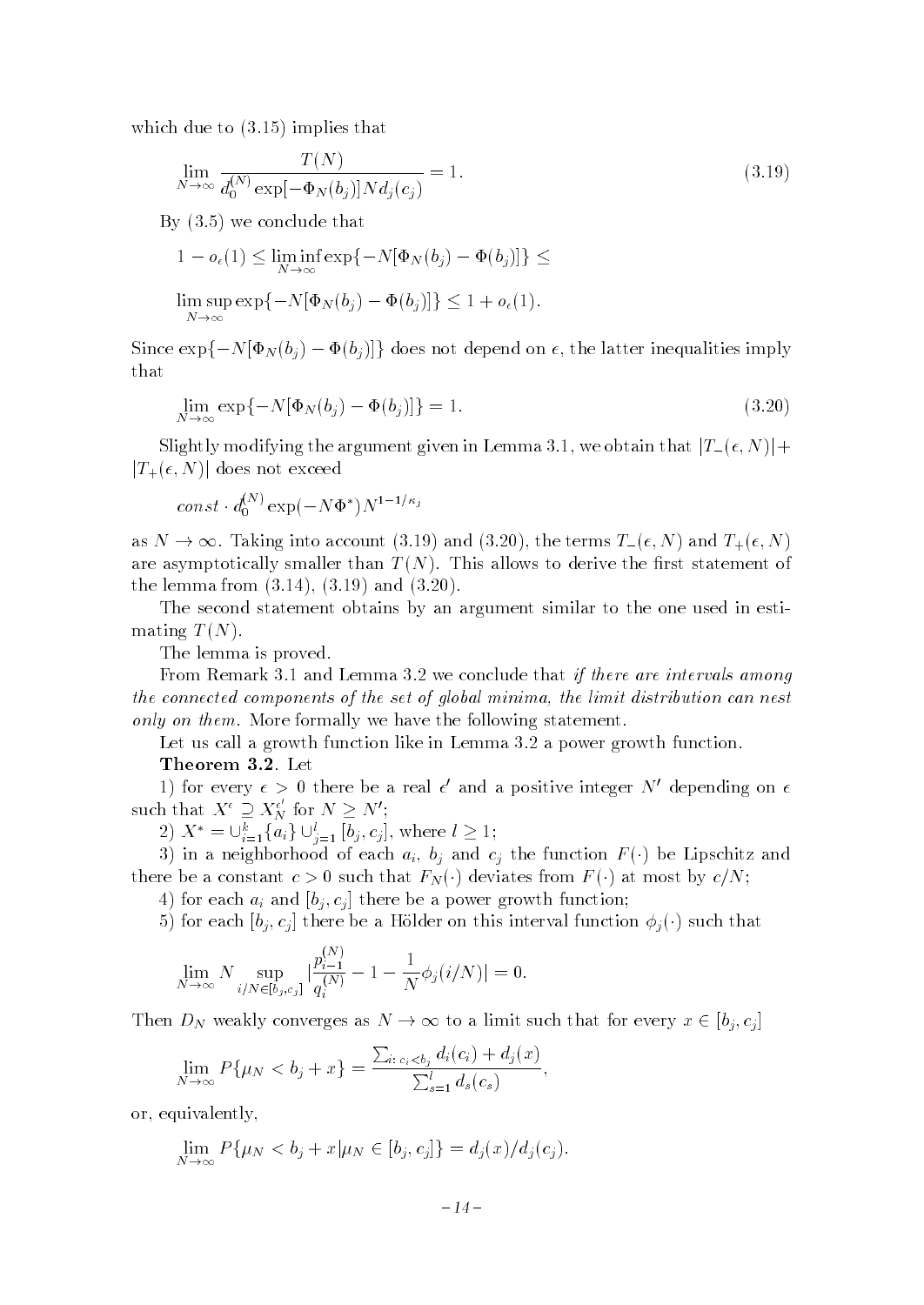Proof. By Theorem 2.3 and  $(2.7)$  we obtain that

$$
\left| \sum_{i=1}^{k} p_{\epsilon}^{i,N} + \sum_{j=1}^{l} P_{\epsilon}^{j,N} - 1 \right| = o_N(1). \tag{3.21}
$$

Since the growth functions are power ones, there are  $\kappa > 1$  and  $\beta > 0$  such that  $\psi_i(u) \ge \beta |u|$  for  $i = 1, 2, \ldots, \kappa$  provided that u is small. Arguing like in the proof of Lemma 3.1, we obtain that

$$
\sum_{i=1}^k p_{\epsilon}^{i,N} \le const \cdot d_0^{(N)} \exp(-N\Phi^*) N^{1-1/\kappa}.
$$

This by the first statement of Lemma  $3.2$  shows that the impact of singletons is negligible in (3.21), that is,

$$
|\sum_{j=1}^{l} P_{\epsilon}^{j,N} - 1| = \Delta(\epsilon, N). \tag{3.22}
$$

Substituting here the expressions for  $P_{\epsilon}^{(N)}$  from Lemma 3.2, we have that

$$
1/\sum_{j=1}^{l} d_j(c_j) - \Delta(\epsilon, N) \le d_0^{(N)} \exp(-N\Phi^*)N \le
$$
  

$$
1/\sum_{j=1}^{l} d_j(c_j) + \Delta(\epsilon, N).
$$
 (3.23)

Which by the first statement of Lemma 3.2 implies that

$$
|P_{\epsilon}^{j,N} - P^{(j)}| = \Delta(\epsilon, N),\tag{3.24}
$$

where

$$
P^{(j)} = \frac{d_j(c_j)}{\sum_{i=1}^l d_i(c_i)}.
$$

By  $(3.22) - (3.24)$  and the second statement of Lemma 3.2 we obtain

$$
\left[\sum_{i:\,c_i\n
$$
P\{\mu_N < b_j + x\} \le \left[\sum_{i:\,c_i\nwhich entails the statement of the theorem.
$$
$$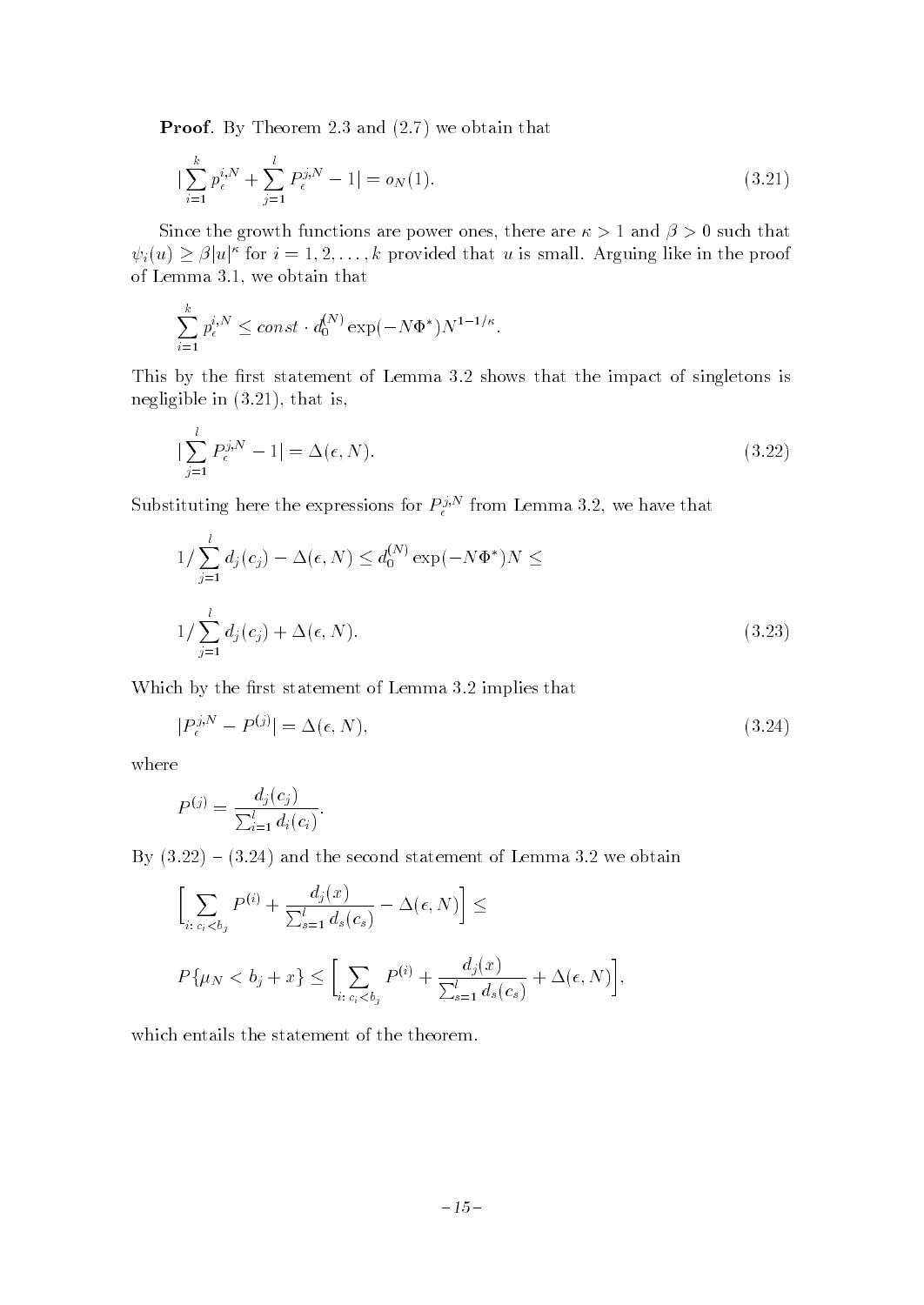#### 4 An Example

In Chapter 5 of  $[1]$  the following model is considered. There are M agents who have two choices, strategy 1 or strategy 2. They reevaluate their choices randomly. Namely, let

$$
\eta(x) = P\{\pi_1(x) \ge \pi_2(1-x)\},\
$$

where  $\pi_i(x)$  is a perceived random benefit of adopting alternative i when fraction x of agents are using it. Assume that each time instant only one agent is allowed to change his strategy. Let i agents are using strategy 1 at  $t$ . There are two possibilities: one of them switches to strategy 2, or one of  $M - i$  agents who are using strategy 2 switches to strategy 1. Then either  $i-1$  or  $i+1$  agents will be using strategy 1 at  $t + 1$ . Since the agent who switches is chosen by chance, we obtain the following transition probabilities:

$$
P\{i \mapsto i-1\} = \frac{i}{M}[1 - \eta(i/M)]
$$
 and  $P\{i \mapsto i+1\} = \frac{M-i}{M}\eta(i/M).$ 

Thus we have arrived to the above Markov chain with  $N = M + 1$ ,

$$
p_i^{(N)} = \left(1 - \frac{i}{N-1}\right) \eta\left(\frac{i}{N-1}\right) \text{ and } q_i^{(N)} = \frac{i}{N-1} \left[1 - \eta\left(\frac{i}{N-1}\right)\right].
$$

 $\mathbf{W} = \begin{bmatrix} 1 & 1 \\ 0 & 1 \end{bmatrix}$  is the set of  $\begin{bmatrix} 0 \\ 0 \end{bmatrix}$ ,  $\begin{bmatrix} 0 \\ 1 \end{bmatrix}$ .

We have that

$$
f_N(i/N) = \left[1 - \frac{i}{N}(1 + \frac{1}{N-1})\right] \eta(\frac{i}{N}(1 + \frac{1}{N-1}))
$$

and

$$
g_N(i/N) = \frac{i}{N} \left( 1 + \frac{1}{N-1} \right) \left[ 1 - \eta \left( \frac{i}{N} (1 + \frac{i}{N-1}) \right) \right].
$$

If  $\eta(\cdot)$  is a Lipschitz function on [0, 1], then

$$
\limsup_{N \to \infty} N \sup_{x \in [0,1]} [|f_N(x) - f(x)| + |g_N(x) - g(x)|] < \infty,
$$
\n(4.1)

where

$$
f(x) = (1 - x)\eta(x)
$$
 and  $g(x) = x[1 - \eta(x)].$ 

borhood of 1, we conclude that there are solutions of the equation  $f(x) = g(x)$ ,  $x \in$  $\frac{2}{1}$ [0,1]. They are *interior* points of [0,1]. The limits of  $D<sub>N</sub>$  concentrate on, generally speaking, a subset of these solutions.

Notice that

$$
F_N(i/N) = \frac{\left[1 - \frac{i}{N}\left(1 + \frac{1}{N-1}\right) + \frac{1}{N-1}\right]\eta\left(\frac{i}{N}\left(1 + \frac{1}{N-1}\right)\right)}{\frac{i}{N}\left(1 + \frac{1}{N-1}\right)\left[1 - \eta\left(\frac{i}{N}\left(1 + \frac{i}{N-1}\right)\right)\right]}
$$

and

$$
F(x) = \frac{(1-x)\eta(x)}{x[1-\eta(x)]}.
$$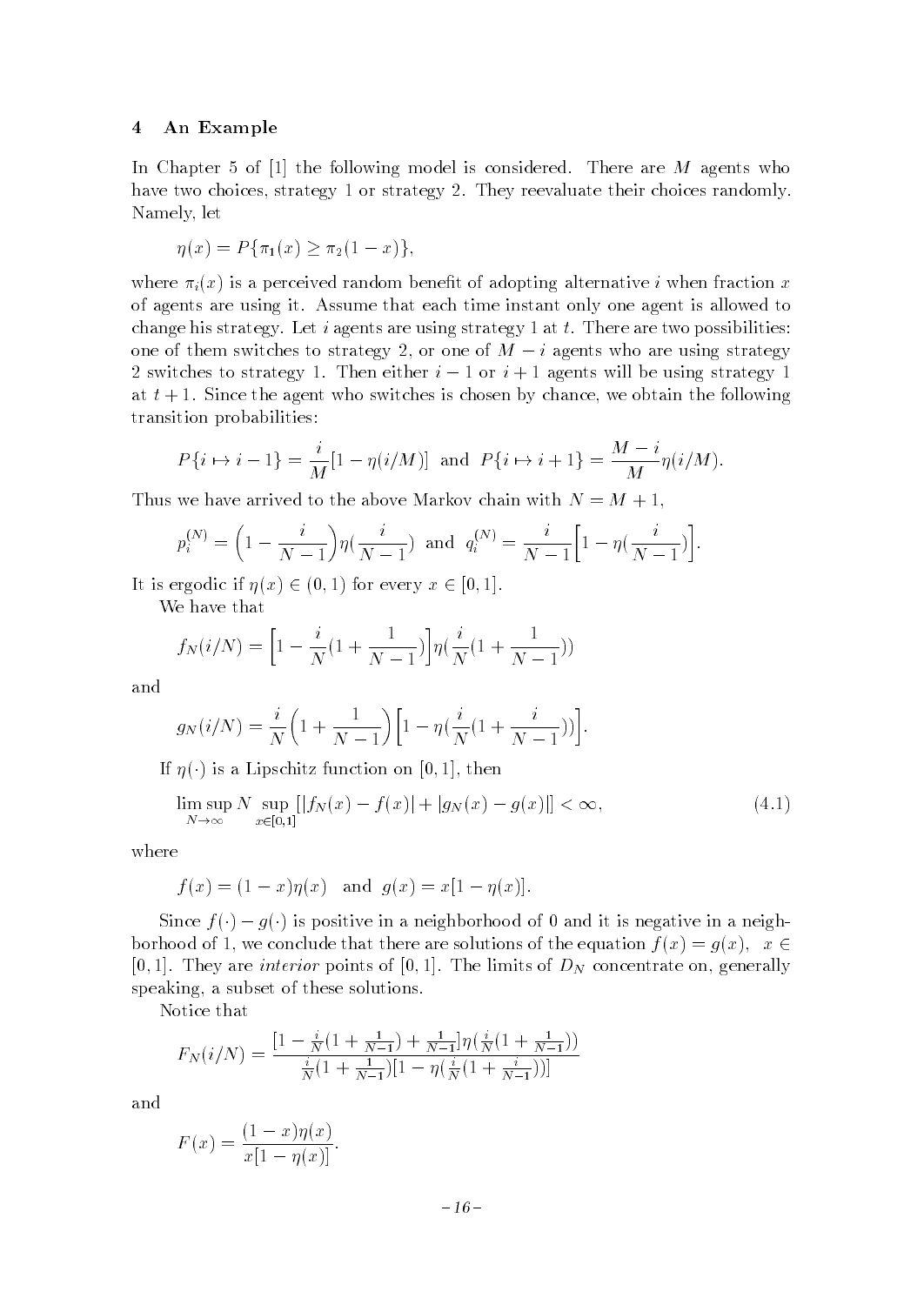Because the denominators of these expressions are positive inside [0, 1] and  $\eta(\cdot)$  is a Lipschitz function, (4.1) implies that

$$
\limsup_{N \to \infty} N \sup_{x \in [a,b]} |F_N(x) - F(x)| < \infty
$$

for every  $\left(0, 1\right)$ . In  $\left(0, 1\right)$ . For  $\left(1, 1\right)$  is a  $\left(0, 1\right)$ . integrable function on  $[0, 1]$ .

Now, depending upon the structure of the set of global minima of the limit Gibbs potential, we can apply results given above.

#### 5 Conclusions

The results obtained here show certain similarity of birth-and-death processes and generalized urn schemes [2]. Indeed, since the chain  $\zeta_N$  and an urn process evolve in  $[0, 1]$ , they are stochastic replicator equations. In both cases the asymptotic analysis relies on the stability properties of some dynamic system associated with the process. In the case of singleton attractors this analogy works fully for urn processes. Their limits nest on the set of stable singular points. For birth-and-death processes it is not the case. Their limit distributions nest on a subset of stable attractors (namely, the points of global minima of the limit potential, or even a subset of this set) of the associated dynamic system. For urn processes each set of singular points having positive Lebesgue measure turns out to be an attractor [7], which is not the case for birth-and-death processes. There only intervals that consist of points of global minima support the limit. Finally, urn schemes generate time non-homogeneous Markov processes that are not ergodic, while the Markov chains corresponding to birth-and-death processes considered here are time homogeneous and ergodic.

These two mathematical objects have essentially the same area of application. In economics this includes learning processes. Conceptually the main difference between them is that the total size of a population involved in learning is growing in time in the case of an urn process, while it remains constant in the case of a birth-and-death process.

We believe that some of the results of Section 3 can be proved for a general annealing process [11].

#### REFERENCES

- [1] Aoki, M. (1996). New Approaches to Macroeconomic Modeling, Cambridge University Press, Cambridge.
- [3] Arthur, W. B., Y. M. Ermoliev, and Y. M. Kaniovski (1987). Adaptive Growth Processes Modeled by Urn Schemes. Cybernetics, 23, pp. 779–789.
- [3] Binmore, K. G., L. Samuelson, and R. Vaughan (1995). Musical Chairs: Modeling Noisy Evolution. Games and Economic Behavior,  $11$ , pp. 1-35.
- [4] Daneubourg, J.-L., S. Aron, S. Goss, and J. M. Pasteels (1987). Error, Communication and Learning in Ant Societies. European Journal of Operational Research, 30, pp.  $168-172$ .